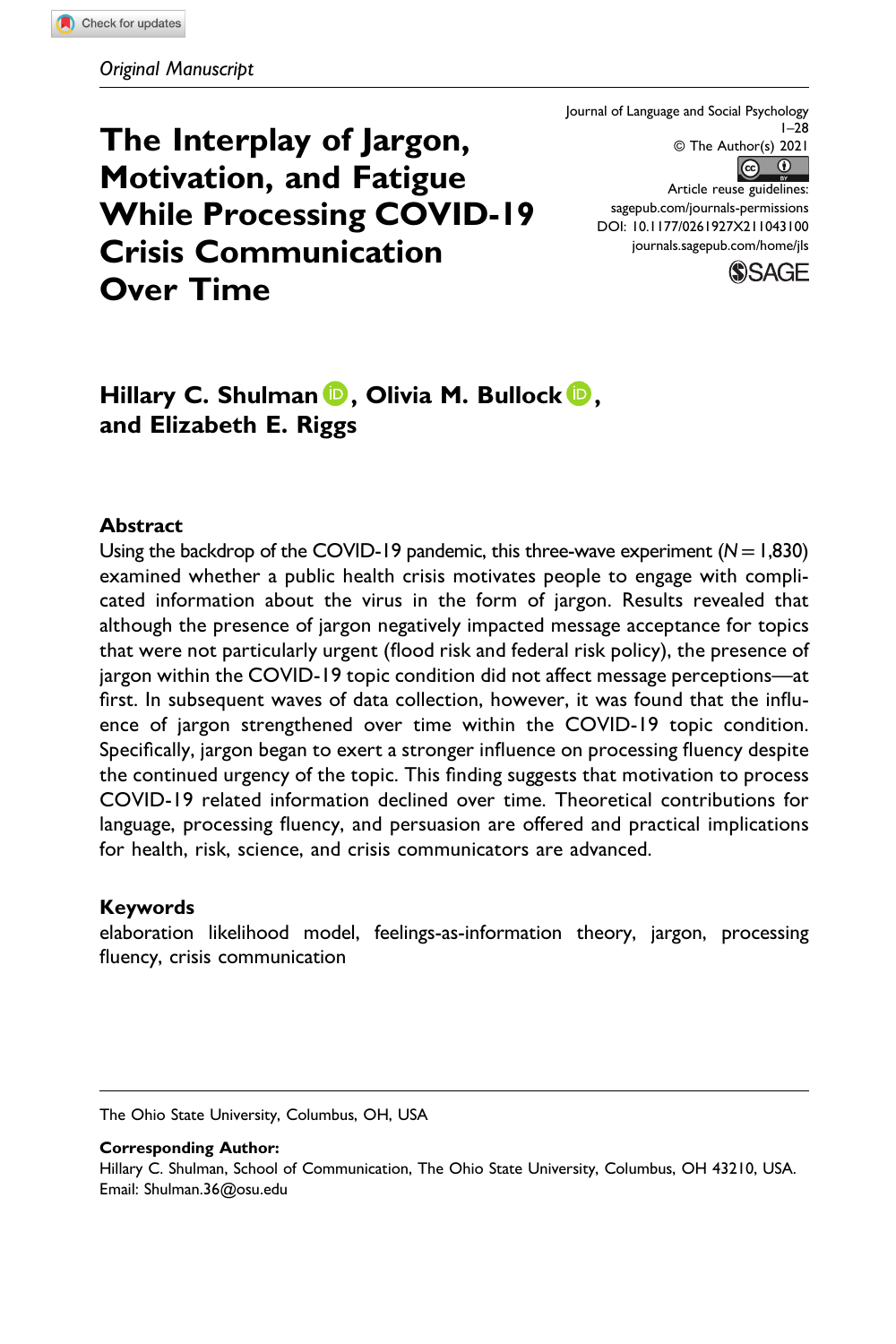The threat of COVID-19 seemed to come out of nowhere and yet was everywhere in an instant. Once a country detected a single case of the virus, more cases, hospitalizations, and deaths followed. Understandably, during the first few months of the new virus' spread across the world, public health information about COVID-19 was ubiquitous. The newness of COVID-19 coupled with the urgent threat posed by the disease produced an information environment that is rare in the modern era, requiring the public to constantly engage with a singular, complex, technical, and evolving topic in order to make safe personal decisions (Zerbe, 2020). And now, at the time of this writing, the world has been attending to the threat of COVID-19 for more than a year. Using the ongoing pandemic as a backdrop, this multiwave study examines how people process technical information about a highly urgent topic over a prolonged period of time. Guided by feelings-as-information theory (Schwarz, 2011) and the elaboration likelihood model (ELM, Petty & Cacioppo, 1986), this series of investigations explores (1) whether a crisis context motivates people to process crisis-related information regardless of its complexity, and (2) whether and how time affects this relationship. The results reported here shed light on how language, motivation, and time affect audiences' reception of complicated public health and risk messaging. By understanding the interplay between technical language, motivation to process information, and time, we offer practical guidance for public health and crisis communicators and advance theory concerning information processing patterns in crisis contexts.

# Feelings-as-Information Theory and The Role of Jargon

A convention while communicating with the public is to keep information simple and jargon-free (Krieger & Gallois, 2017; Rakedzon et al., 2017; Rice & Giles, 2017; Sharon & Baram-Tsabari, 2014). From a translational communication perspective, message simplicity achieves two goals: First, message simplicity ensures that the target audience accurately comprehends the information, and second, message simplicity also makes information feel more accessible (Krieger & Gallois, 2017). Together, these two cognitive mechanisms of comprehension and feelings of accessibility promote engagement and support for information being presented (Shulman et al., 2020). One message feature that undermines message simplicity is jargon, which can be defined as the presence of specialized, technical, and uncommon words or phrases (Rakedzon et al., 2017; Shulman et al., 2020). The goal of this project is to extend upon this prior work by examining how feelings of accessibility, evoked through jargon use, affect willingness to engage with risk information during crises. To understand these dynamics, we use feelings-as-information theory (FIT, Schwarz, 2011) to explain how jargon typically affects information processing and, in turn, public communication efforts.

FIT (Schwarz, 2011) advances postulates for how two types of information influence a person's judgments and decision making. These two types of information include primary cognitions, defined as the declarative information that people draw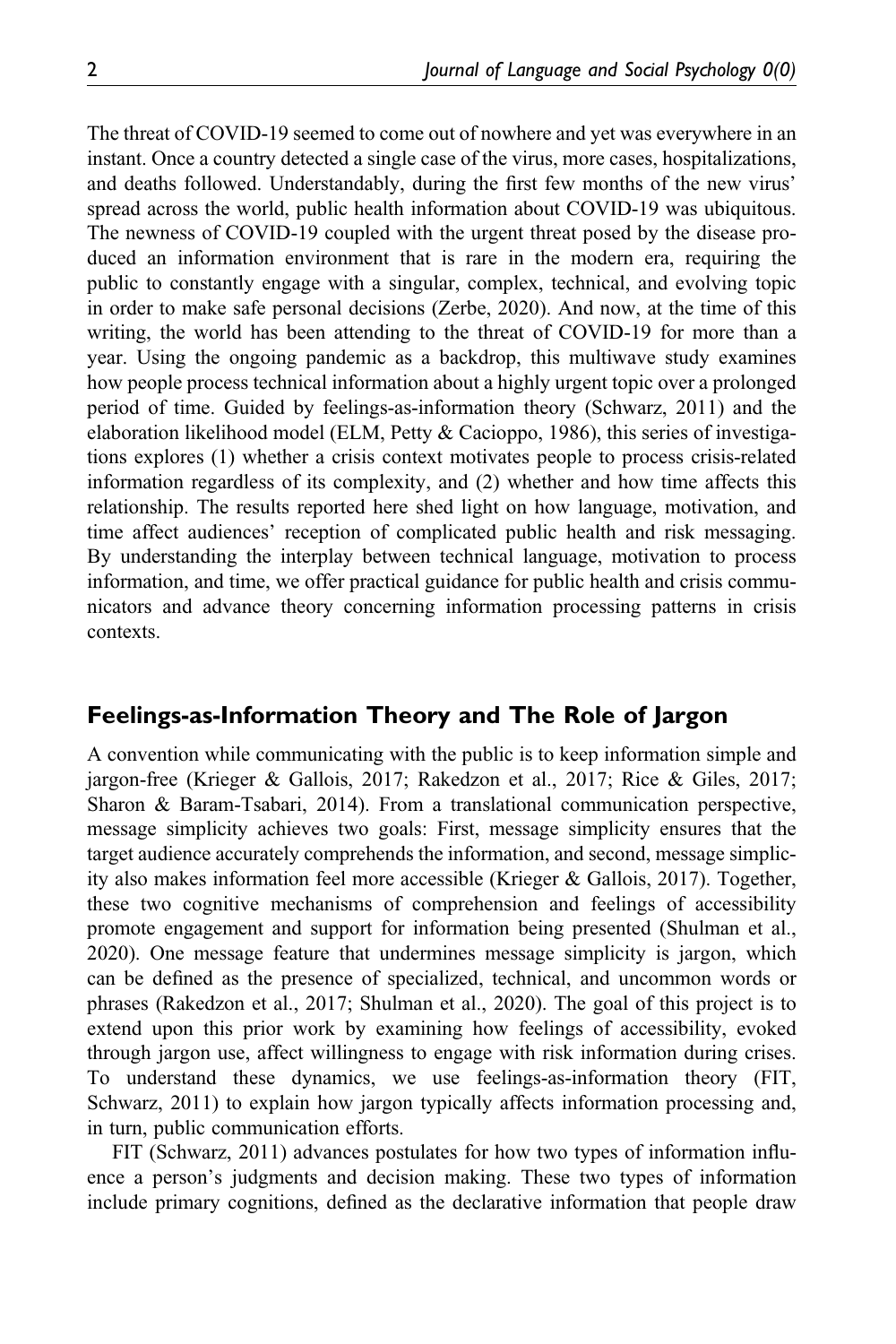upon while thinking about a topic, and secondary cognitions, defined as experiential information that influences how people feel while thinking. Put differently, primary cognitions include a person's beliefs and attitudes, whereas secondary cognitions (also called metacognition) are specific to people's thoughts about their thoughts. Some common examples of metacognition include confidence in one's beliefs and/ or attitudes, or moods while processing information (Schwarz, 2015). The metacognition of interest here is processing fluency, which can be defined as subjective feelings of difficulty (disfluency) or ease (fluency) while processing new information (Schwarz, 2010).

The first postulate of FIT offers that metacognition, including feelings of difficulty or ease, influences people's judgments (Schwarz, 2011). An experiment by Bishop et al. (1984) offers a nice example of this proposition. Participants were randomly assigned to answer either very difficult or very easy political knowledge questions. Following this task manipulation, participants were asked about their attention towards, and interest in, politics. Consistent with the first postulate from FIT, people's feelings of difficulty (or ease) following the difficult (or easy) questions were predictive of responses: Participants in the difficult condition reported less attention to and interest in politics relative to those in the easy question condition. Thus, people attribute their metacognitive feelings as diagnostic of their broader engagement (Schwarz, 2011).

Contemporary research in metacognition (for reviews see, Alter & Oppenheimer, 2009; Petty et al., 2007b; Schwarz, 2015; Shulman & Bullock, 2019) has consistently observed similar patterns of results. Namely, when processing feels easy, people report greater liking (Dragojevic, 2020; Markowitz & Shulman, 2021), interest (Shulman & Sweitzer, 2018b), perceived knowledge (Petty et al., 2007b; Shulman & Sweitzer, 2018a), and support for (Bullock et al., 2019) the ideas or topic presented compared to when processing feels difficult. This association exists because information that is processed easily is often familiar, well known, agreeable, and/or benign, whereas information that is processed with difficulty is usually new, unfamiliar, disagreeable, and/or potentially risky (Dragojevic, 2020; Petty et al., 2007b; Schwarz, 2006; Song & Schwarz, 2009). Thus, processing fluency is a heuristic that people use to make judgments about whether information is familiar, known, consistent with existing beliefs, and/or the type of material one typically engages with. Further, people typically prefer an easier processing experience to a more difficult one and are more likely to engage with information when it is processed fluently (for a meta-analysis, see Alter & Oppenheimer, 2009).

Given the beneficial outcomes associated with processing fluency, recent work in communication has endeavored to link processing fluency to message design (for a review, see Shulman & Bullock, 2019). One of the primary findings from this work is that language complexity, in terms of word and sentence length (i.e., reading ease) and word typicality (i.e., jargon), is associated with self-reports of processing fluency. Specifically, using complex language and/or jargon leads to a more disfluent processing experience relative to simpler or more common language (Shulman & Sweitzer, 2018a, 2018b; Tolochko et al., 2019). Moreover, and consistent with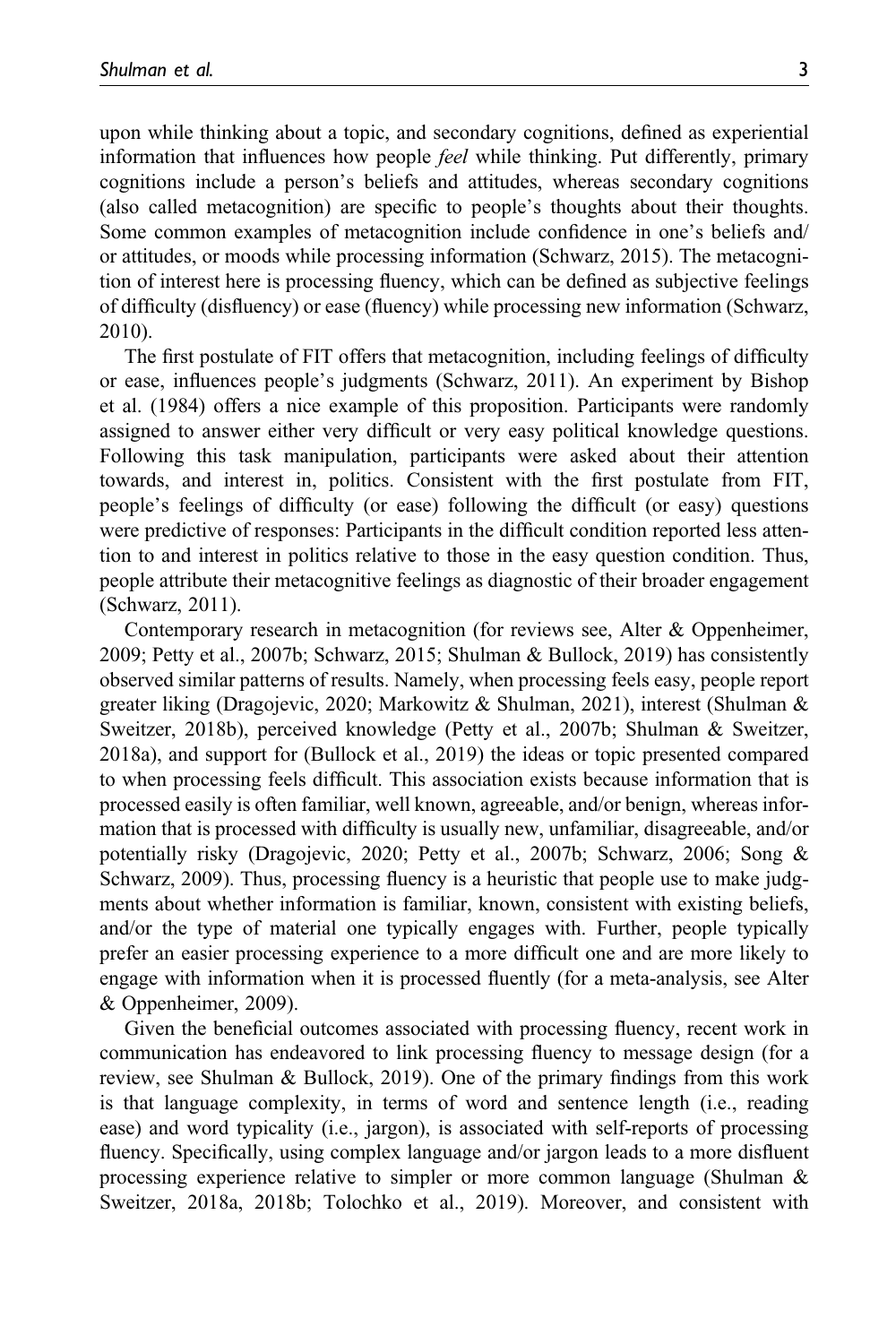postulate one of FIT, when processing fluency is impaired, people report more negative attitudes about the topic (Dragojevic, 2020) and view the message with more skepticism (Bullock et al., 2019). Given this theoretical and empirical precedent, we expect that jargon should impair processing fluency, which in turn should lead to increased message resistance (i.e., motivated resistance to persuasion, MRTP, Nisbet et al., 2015), reduced reports of message credibility, and increased negative cognitions such as topic risk and severity. These relationships compose the first hypothesis:

H1: There will be a nonzero indirect effect between language condition and message outcomes mediated through self-reports of processing fluency.

### The ELM and the Role of Motivation

Although the relationship between jargon, processing fluency, and message outcomes has been well supported, one contribution of this study is to determine whether a public health crisis offers a boundary condition for the negative effects of jargon and disfluency. As this section argues, guided by the ELM (Petty & Cacioppo, 1986), there are methodological and theoretical reasons to believe that the effects of jargon on message outcomes through reduced processing fluency may not replicate in a crisis context.

Methodologically, prior research testing the association between language complexity, fluency, and message outcomes has examined this relationship using benign topics such as self-driving cars (e.g., Bullock et al., 2019), foreign economic policy (e.g., Tolochko et al., 2019), fictional ballot issues (e.g., Shockley & Fairdosi, 2015), or campaign finance laws (e.g., Shulman & Sweitzer, 2018b). Although these are all important topics, they are also nonurgent and not particularly salient in one's daily life. Based on this uniformity, the relationship between jargon, fluency, and outcomes has only been studied under conditions in which participants' motivation to process the information is relatively low. Thus, a theoretical question remains as to whether these relationships replicate when motivation to process is high. A global pandemic and the urgent need to process relevant public health information provides this opportunity.

The conceit that motivation affects information processing comes directly from the ELM (Petty & Cacioppo, 1986). The ELM proposes that people process information via one of two routes, a central route or a peripheral route. When we process information through the central route, we deliberately seek out and critically analyze the best substantive information possible. Conversely, when we process information through the peripheral route, we make decisions based on heuristics, or cognitive shortcuts, that have proven reliable in the past, including source cues and/or endorsements. One of the factors that determine which processing route we take is motivation. Motivation refers to our desire for or interest in making correct decisions (Festinger, 1950), and our concern with obtaining the best information possible to do so (Petty & Cacioppo, 1986). Typically, studies guided by the ELM evoke motivation through factors such as personal relevance or accountability. Here, we include COVID-19 to offer a naturalistic evocation of personal relevance, arguing that motivation to process COVID-19-related information should be high given the urgent need to understand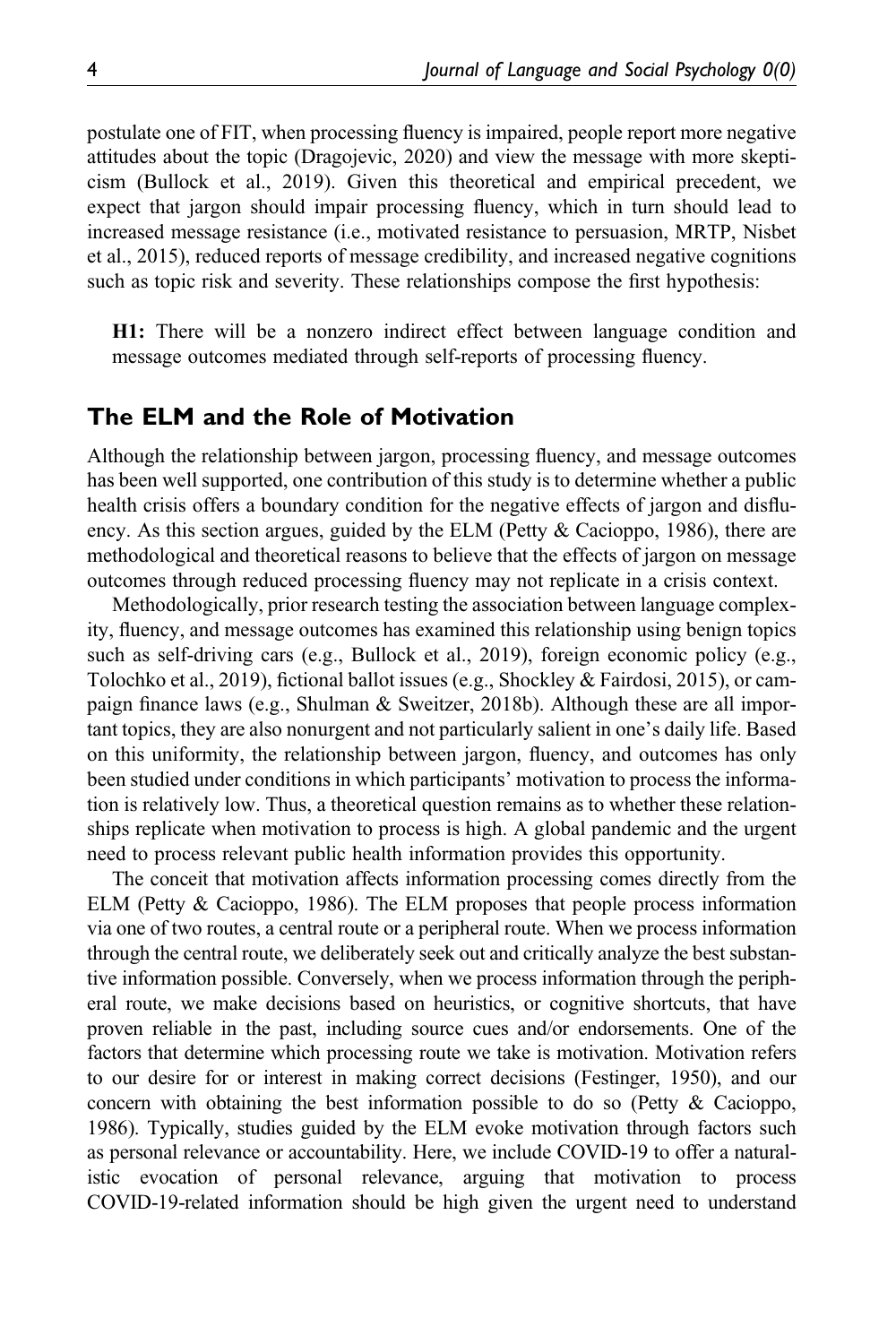the virus to make safe personal decisions. As a result, we expect central processing should be more likely while processing information related to COVID-19 compared to less urgent topics.

Put simply, when people process information centrally, they are more attuned to the substance of the message rather than its style. Conversely, when people process information peripherally, they are more attuned to message style over substance. If the presence or absence of jargon operates as a stylistic or peripheral cue, akin to a presentational frame (see Shulman & Sweitzer, 2018b), then the influence of jargon should be more impactful under conditions of peripheral processing than central processing. Moreover, integrating this premise within FIT (Schwarz, 2011), if jargon is a peripheral cue, then jargon's influence on processing fluency should be weaker under conditions of central processing relative to peripheral processing. Thus, taken together, these ideas suggest that the potency, or strength, of the language manipulation on reports of processing fluency will vary by topic. Specifically, although the presence or absence of jargon should strongly affect reports of processing fluency under conditions of peripheral processing, the strength of this association should weaken as information processing becomes more central. Moreover, if the strength of the language manipulation on processing fluency varies by topic, then the strength of the indirect effect between language and outcomes should vary by topic as well. Specifically, it is expected that this effect will be weakest in the high motivation topic condition (COVID-19), followed by the moderate motivation topic condition (flood risk), and strongest in the no-motivation topic condition (National Response Framework Policy, NRF):

H2: Topic will moderate the strength of the indirect effect between language condition and message outcomes, mediated through processing fluency.

### Time, Motivation, and the Possibility of Fatigue

Although the effect of motivation on information processing is influential at any given point in time, we seek to examine whether the effects of increased motivation on information processing can be sustained across a prolonged time period. The duration of the COVID-19 pandemic offers the opportunity to address this question. Although the urgency and threat of this virus have never truly dissipated and have, by most metrics, even worsened around the globe at the time of this data collection, it is also possible that the prolonged nature of the crisis has reduced motivation to process crisisrelated information. This final section speculates about how "pandemic fatigue" or "COVID-19 fatigue" might lead to declining levels of motivation, and how a reduction in motivation alters information processing patterns in response to jargon.

The existence of "COVID-19 fatigue," or more generally "pandemic fatigue," is best supported through the coinage of these phrases (Michie et al., 2020; Zerbe, 2020), and the attention these terms have gained in recent months. A Google Trends (Michie et al., 2020) search of the phrase "pandemic fatigue" resulted in over 200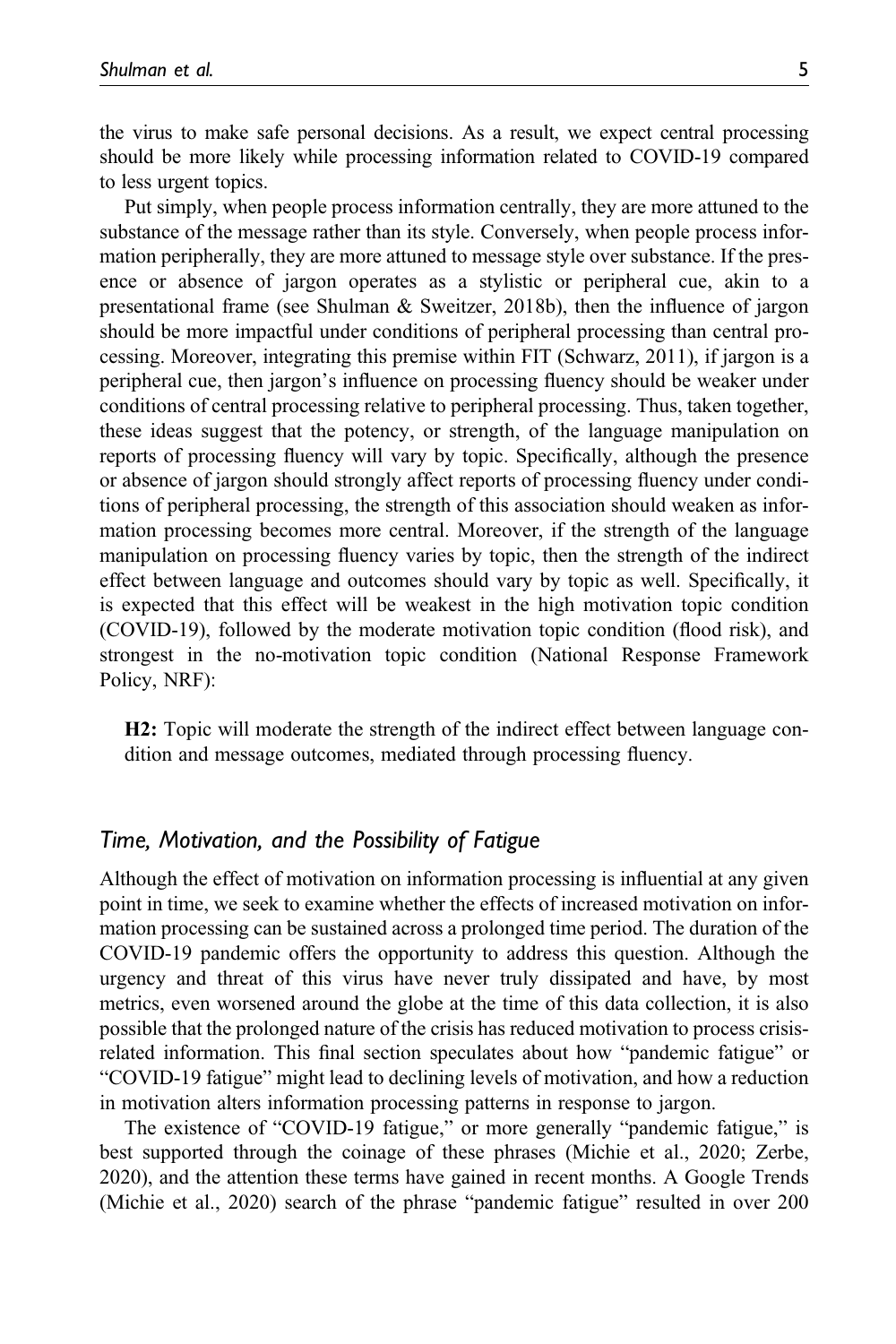million hits as of November 2020. According to Michie et al. (2020), COVID-19 fatigue "describe[s] a presumed tendency for people naturally to become tired of the rules and guidance they should follow to prevent the spread of COVID-19" (p. 1). The understanding behind COVID-19 fatigue is that people simply do not have the capacity to remain in a state of vigilance for a prolonged period of time, and, as a result, let their guard down due to mental and emotional exhaustion (Michie et al., 2020; Zerbe, 2020). Here, we aim to connect this idea of COVID-19 fatigue to the current study by positing that COVID-19 fatigue and motivation to process information should be inversely related. Specifically, as fatigue grows, motivation to process information should lessen. And, based on propositions from the ELM (Petty & Cacioppo, 1986), these reductions in motivation should result in a shift from central to peripheral processing.

If motivation levels surrounding COVID-19 do not remain sufficiently high throughout the duration of the pandemic, then *time* will moderate the relationships between jargon use, topic, processing fluency, and outcomes. Specifically, we expect that COVID-19 fatigue is likely to vary as the COVID-19 pandemic endures over time. For the COVID-19 topic condition, if fatigue is occurring, then this fatigue should manifest in variability that reflects a shift from central to peripheral processing due to the loss of motivation. When this shift occurs, the effects of peripheral cues (i.e., jargon use) should become more influential on reports of processing fluency. For the two less urgent topics, however (flooding, NRF policy), we do *not* expect time to affect the relationships between jargon, fluency, and subsequent outcomes because motivation levels are not expected to systematically vary with time. Thus, we hypothesize that the inclusion of time will affect the strength of the topic manipulation, which will in turn impact the strength of the language manipulation (presence or absence of jargon) on processing fluency. If this is the case, the strength of the indirect effects should be affected by topic and time as well.

H3: Survey wave should moderate the strength of the indirect effects between jargon use and topic on outcomes, mediated through processing fluency.

If the evidence supports the idea of pandemic fatigue, the question then becomes when does this fatigue set in and what does this tell us about what drives motivation in a crisis? If duration produces fatigue, motivation to process COVID-19 information should be highest during the early stages of a crisis when the threat is novel, when information is most needed, and when fatigue is likely to be low. Once this information is obtained, however, and once the threat becomes less novel, more familiar, and more mentally exhausting, this motivation could wear off and fatigue might set in. Thus, if we see information processing patterns reflective of central processing during the early waves of data collection, but over time this processing shifts towards patterns reflective of peripheral processing, this evidence would be consistent with a "fatigue-based explanation" for information processing within a crisis over time.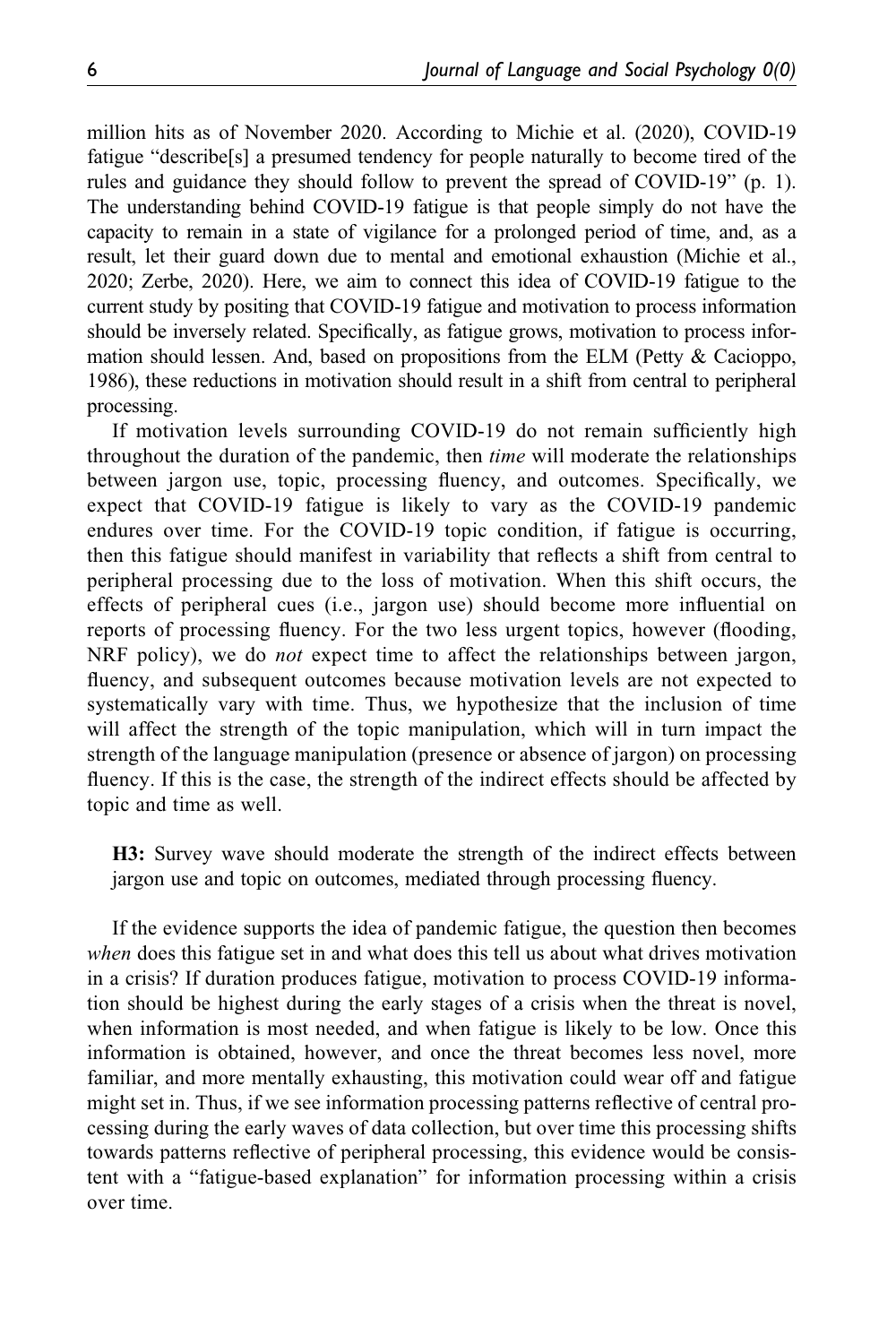There is, however, another pattern of results that would support a different explanation, aside from fatigue, for why we might observe variance in motivational levels during a pandemic. We term this pattern of results the "urgency-based explanation."<sup>1</sup> Under this explanation, we still expect that motivation will vary for the COVID-19 topic. This expectation reflects the assumption that people cannot remain in a state of vigilance for a long period of time (Zerbe, 2020). That said, where and why we see this variability would be different when one's motivation to process information in a crisis is dictated by urgency rather than novelty, as suggested in the fatigue-based explanation. When one's motivation is affected by urgency, then motivation should decline during times when the threat of the virus has subdued and increase as the threat becomes more acute. In sum, under this explanation, as the virus surges, so too will motivation, and as the virus lulls, so too will motivation. Thus, this explanation would suggest a pragmatic, "urgency-based" response to crisis communication.

Together, both the fatigue-based explanation and the urgency-based explanation would produce support for hypothesis three, though a deeper investigation into the data would reveal different patterns of relationships. These relationships are visually depicted in Figure 1 to make the contrast between the two more apparent. To underscore the different explanations for each trend, we overlay these trends on positivity rates of COVID-19 in the United States during the time points in which the data was collected. Thus, the final question is whether information processing patterns better reflect the fatigue-based or urgency-based explanation:

RQ: Does the influence of time better support fatigue-based processing or urgencybased processing trends?



Figure 1. The fatigue versus urgency-based explanations alongside COVID-19 rates in the United States. Note. COVID-19 rate information was taken from the Center of Disease Control and Prevention's daily. COVID-19 tracker. These numbers reflect number of positive cases reported per day in the United States.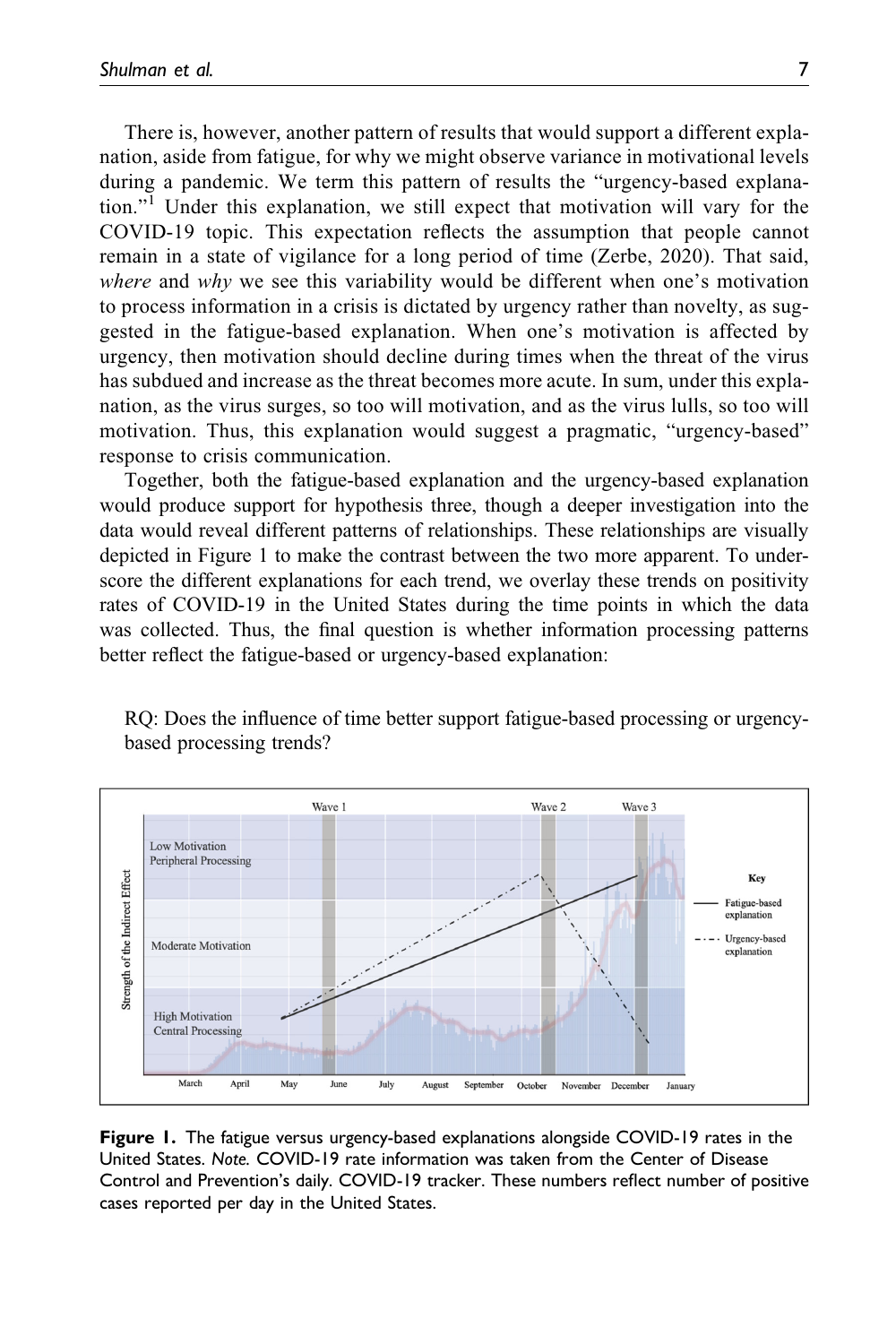# Method

## **Participants**

Participants ( $N = 1830$ ) were recruited using TurkPrime (Litman et al., 2017). This sample was 60.4% male, 39.2% female, and 38 participants' data was either missing  $(n=31)$ , identified as transgender  $(n=3)$ , or preferred not to say  $(n=4)$ .<sup>2</sup> The average age of the sample was  $37.05$  years  $(SD = 10.40)$  and  $66.7\%$  identified as White, 16.4% Black, 4.2% Hispanic, 3.8% Asian, 0.9% American Indian, with the rest reporting either other (0.9%), prefer not to say (0.3%), or Pacific Islander (0.1%). The survey took an average of 9.04 min  $(SD = 5.00)$  to complete after excluding participants who took less than three minutes ( $n=30$ ), and longer than 30 min ( $n=56$ ; Mode = 6.6 min). This demographic data is further broken down by survey wave in Table 1. Eligible participants were compensated \$2.00 for their participation. All of the study materials and procedures for each survey wave were approved and determined exempt by the Institutional Review Board at the authors' home university.

|                                           | Wave I                       | Wave 2                          | Wave 3                          |
|-------------------------------------------|------------------------------|---------------------------------|---------------------------------|
| N                                         | 613                          | 595                             | 626                             |
| Collection dates<br>(Modal date)          | 5/27/20-5/30/20<br>(5/28/20) | 10/15/20-10/19/20<br>(10/18/20) | 12/14/20-12/18/20<br>(12/17/20) |
| % Male                                    | 61.3%                        | 57.3%                           | 59.4%                           |
| % White/Caucasian                         | 63.6%                        | 68.1%                           | 68.5%                           |
| Average age                               | $36.95$ (SD = 10.71)         | $37.35$ (SD = 10.52)            | 36.86 ( $SD = 9.97$ )           |
| Avg. time to complete study               | $9.26$ min                   | 8.82 min                        | $9.03$ min                      |
| % who have tested positive                | 13.7%                        | 20.7%                           | 20.3%                           |
| % who knew someone who<br>tested positive | 28.2%                        | 51.1%                           | 55.9%                           |
| % who have experienced a<br>flood         | 33.3%                        | 42.9%                           | 38.7%                           |
| % Democrat                                | 40.8%                        | 38.3%                           | 45%                             |
| % Republican                              | 31.8%                        | 40.5%                           | 28.9%                           |
| % Independent                             | 20.9%                        | 13.6%                           | 16.8%                           |
| % Passing attention check                 | 68.5%                        | 70.9%                           | 65.8%                           |
| Number of cases dropped<br>for timing     | 37                           | 12                              | 37                              |

|  | Table I. Descriptive Statistics by Survey Wave. |  |  |  |
|--|-------------------------------------------------|--|--|--|
|--|-------------------------------------------------|--|--|--|

Note. Chi-square analyses and one-way analysis of variances were run to assess whether these demographic categories were significantly different across survey waves. The results from these analyses revealed that there were no significant differences across survey waves for number of participants ( $p = .664$ ), sex  $(p = .449)$ , age  $(p = .704)$ , and duration  $(p = .314)$ . There were however significant differences across race ( $p = .03$ ), political affiliation ( $p < .001$ ), COVID-19 status ( $p < .01$ ), flood experience ( $p < .01$ ), and cases dropped for timing ( $p < 01$ ). Because some of these differences are likely to be a natural result of the social context we were measuring, none of these variables were included in the models.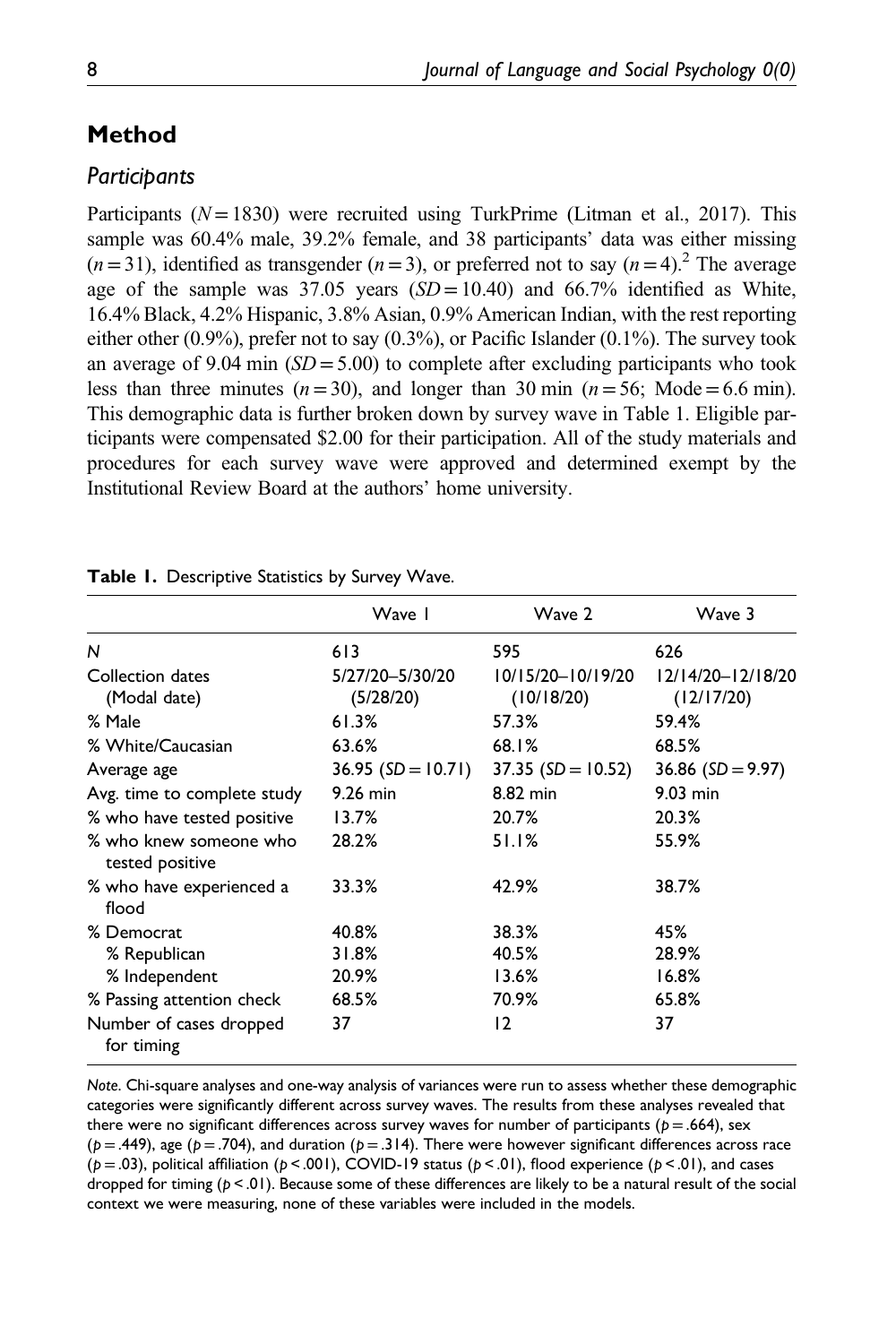To improve data quality given known issues with mTurk (Chmielewski & Kucker, 2020), to be eligible to participate workers were required to be at least 18 years old, live in the United States, pass a Captcha, and could not have previously participated in any waves of this study. We further required that workers needed to have at least a 95% completion rating on at least 500 HITs to qualify. In addition to these criteria, we also included the following attention check, "In the past year, how many times have you suffered a fatal heart attack while watching television?" The correct answer to this question was "never," but additional options included once, twice, and often. Across all three survey waves, 1254 answered this question correctly (68.5%), 443 incorrectly  $(24.2\%)$ , with 133 responses missing  $(7.3\%)$ . Passing rates were not significantly different across survey wave,  $\chi^2$  (2,  $N=1697$ ) = 3.18, p = .204. Given the number of participants who failed this attention check, however, we opted to maintain participants' responses but include attention check failure as a covariate within analyses.<sup>3</sup>

### Procedure

To account for time in this study, the procedure described below was repeated across three independent data collections that took place in May, October, and December of 2020.<sup>4</sup> The procedure was identical across all waves and consisted of a 2 (Language: Jargon Present, Jargon Absent) × 3 (Topic: COVID-19, Flood Risk, National Response Framework [NRF]) between-subjects online survey experiment created using Qualtrics. Across all six message conditions, participants were first exposed to an introductory page that provided a brief background for the randomly assigned topic (78 words). This information was held on screen for a minimum of 5 seconds to encourage participants to read the information. After this time elapsed, a "continue" button appeared at the bottom of the screen that allowed participants to advance to the next page. On the next screen, participants were presented with a message describing the risks posed by the specific topic (105 words), which was held on screen for a minimum of 8 seconds. Finally, the third screen offered generic guidelines for how to mitigate risk in emergency situations. These guidelines were the same across all three topic conditions (98 words) and were held on screen for a minimum of 8 seconds. The language condition was introduced on screens two and three, wherein participants were exposed to either a jargon or no-jargon version of the message and emergency guidelines (see Appendix). Following assignment to message condition, participants were asked a series of questions regarding their message and risk perceptions. Following these measures, participants reported their demographics. The study rationale, pre-registered hypotheses, data, and materials are made available on the Open Science Framework page associated with this project.

### Language Manipulation

To produce the jargon/no-jargon language manipulation, in the jargon condition ( $n=$ 910), 40 jargon terms or phrases (e.g., "zoonotic pathogen") were interspersed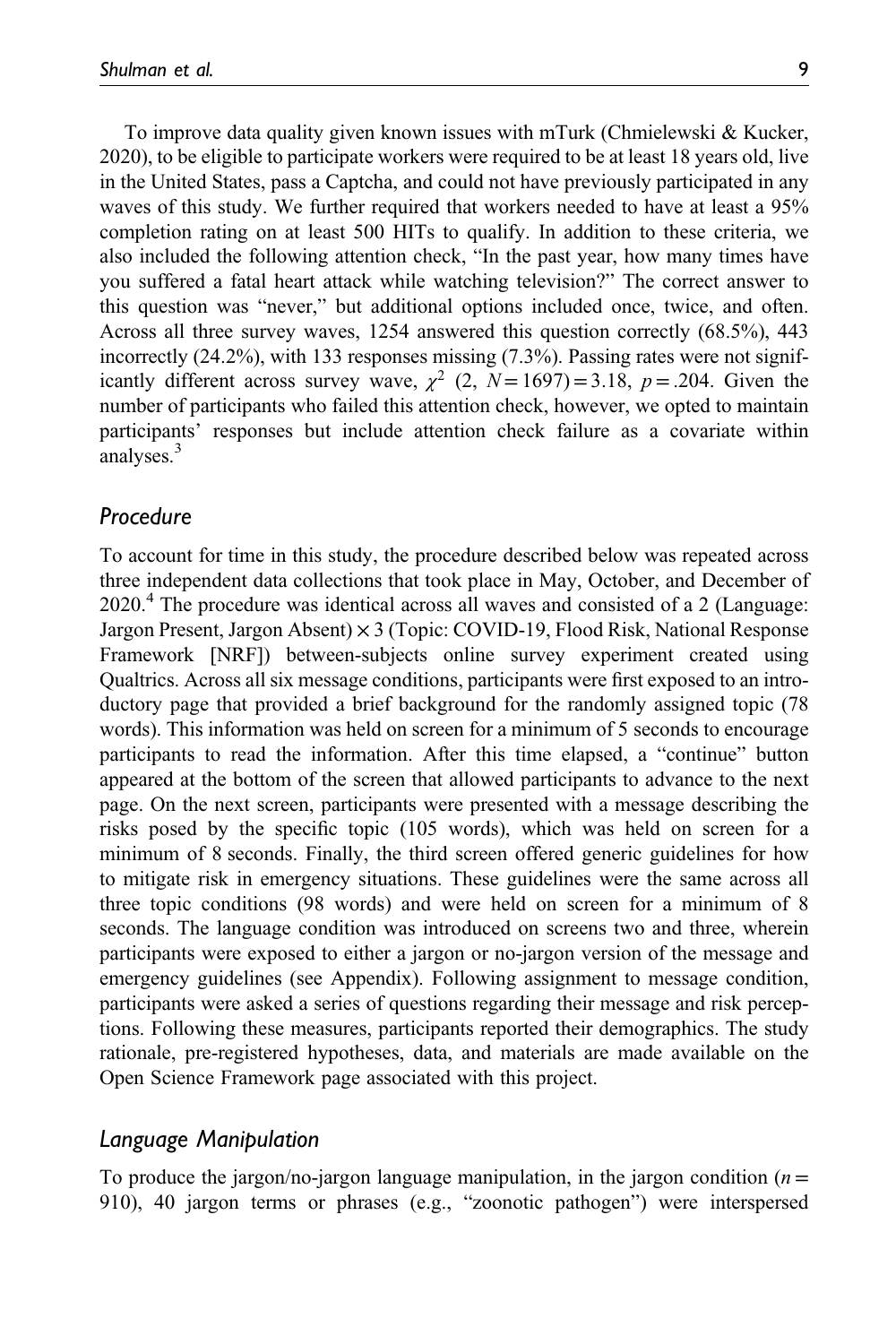within the risk message screen and guidelines screen (20 terms in each message). In the no-jargon condition ( $n=920$ ), these terms were replaced by using more common terms or phrases ("germ transmitted from animals to humans," see Appendix). This technique has been used in previous studies (e.g., Bullock et al., 2019) to manipulate language difficulty and vary processing fluency.

To assess whether the jargon manipulation was effective, a six-item processing fluency scale (Kostyk et al., 2019; Shulman & Sweitzer, 2018a, 2018b) was administered directly after exposure to message condition ( $M = 4.52$ ,  $SD = 1.26$ ,  $\alpha = 0.84$ ). Results from this scale can be interpreted such that a higher score indicates a more fluent, or easier, processing experience. A sample item includes, "The passage felt easy to read." Consistent with expectations, participants exposed to the jargon condition reported a significantly less fluent processing experience  $(M = 4.27, SD = 1.18)$ than those exposed to the no-jargon condition  $(M = 4.77, SD = 1.28, t \cdot [1814] = 8.68$ ,  $p < .001$ ,  $d = 0.41$ ,  $r = .20$ ). Thus, this manipulation was successful.

### Topic Manipulation

There were three risk topics chosen to produce variance in motivation. These risk topics included, in order from high motivation to no motivation, COVID-19 ( $n=$ 612), flooding ( $n=605$ ), and NRF ( $n=613$ ). COVID-19 was selected as the topic that should yield the most motivation because of its urgency, novelty, and personal relevance. By contrast, although flooding poses a sufficient personal risk to much of the population, flooding is not particularly novel, though it can pose an urgent threat during significant weather events. Thus, we assumed flood information would induce moderate levels of motivation. Finally, the NRF message was provided as a control because although the topic is about risk policy, it is not inherently about personal risk. Given that previous research on jargon and processing fluency (e.g., Shulman & Sweitzer, 2018a, 2018b) found effects using policy topics, establishing this baseline was helpful for contextualizing the strength of effects.

In addition to face validity, we conducted a manipulation check using a five-item urgency scale created for this project ( $M = 5.34$ ,  $SD = 1.22$ ,  $\alpha = 0.88$ ). A sample item includes, "The message you read was about a current threat to public health in the USA." A one-way analysis of variance revealed significant differences in topic urgency, F (2, 1803) = 133.92,  $p < .001$ ,  $\eta^2 = .13$ . As intended, post-hoc tests using Tukey HSD  $(\alpha = 0.05)$  showed that urgency reports were significantly higher in the COVID-19 condition ( $M = 5.96$ ,  $SD = 0.80$ ), than in the flood ( $M = 5.06$ ,  $SD = 1.19$ ) and NRF conditions  $(M = 5.00, SD = 1.36)$ , which were not significantly different from one another.

### Time-Related Fatigue

To assess the possibility of time-related COVID-19 fatigue, we ran the survey experiment at three different time points in 2020 and refer to each as wave one  $(n=613, \text{ modal date})$ . May 28, 2020), wave two ( $n=595$ , modal date: October 18, 2020), and wave three ( $n=$ 622, modal date: December 17, 2020). We offer COVID-19 rate information in Figure 1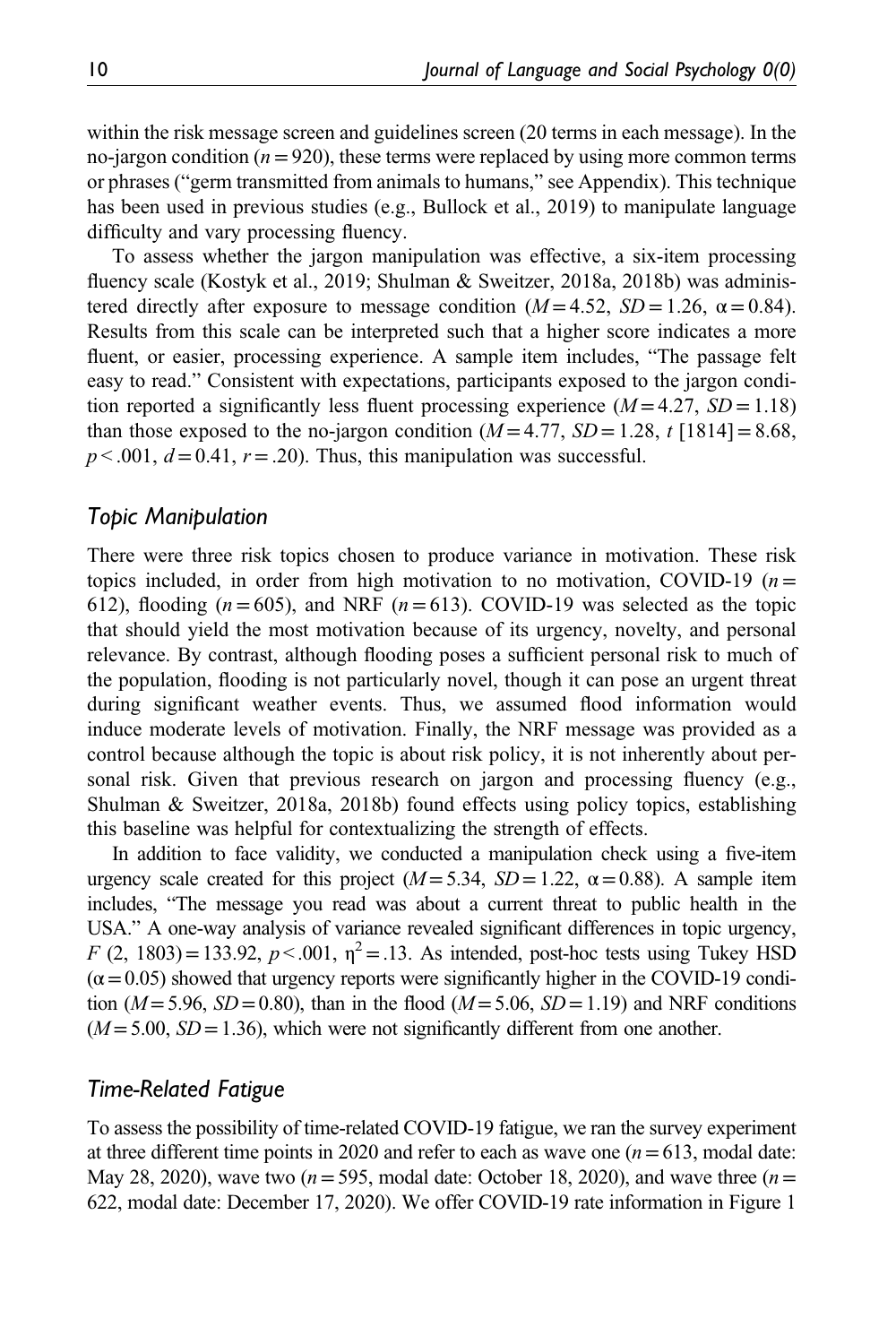to provide context (Centers for Disease Control and Prevention, 2021). Based on this data, the wave in which the virus posed the highest statistical threat was during wave three  $(M_{\text{cases/day}} = 226,725)$ , followed by waves two  $(M_{\text{cases/day}} = 59,069)$  and one  $(M_{\text{cases/day}}$  $=20,765$ ).

# Outcome Measures

These outcome measures were adapted from previously published research. Although these scales are all likely to be related, they were analyzed separately during hypothesis testing to offer a robustness check that better ensures our patterns of results were not contingent on any one measure. The first scale assessed message resistance using the eightitem motivated resistance to persuasion scale (MRTP,  $M = 3.33$ ,  $SD = 1.18$ ,  $\alpha = 0.83$ ; Nisbet et al., 2015). For this scale, higher scores reflect increased resistance to the message, and lower scores reflect message acceptance. An example item includes "The message I saw tried to manipulate me." The second scale used to assess message perceptions was a four-item credibility scale  $(M = 5.80, SD = 0.90, \alpha = 0.86;$ Appelman & Sundar, 2016), in which higher scores indicate more positive ratings of the message content. An example item includes "The message I saw seemed accurate." To assess risk perceptions, two scales were used: A three-item risk scale  $(M = 5.77, SD =$ 0.91,  $\alpha$  = 0.79; Kahan et al., 2012) and a five-item severity scale after one item was dropped to improve reliability ( $M = 4.45$ ,  $SD = 1.42$ ,  $\alpha = 0.88$ ; de Zwart et al., 2009). For both scales, higher scores indicate that the topic was perceived as riskier and more personally threatening. A sample item from the risk scale includes, "[TOPIC] poses a serious risk to human health." A sample item from the severity scale includes, "My chances of contracting/experiencing [TOPIC] are very high." For responses in the NRF topic condition, a generic "[an] emergency" label was used in place of [TOPIC].

# **Results**

### Analysis Plan

Conceptually, all analyses build off the basic mediation model (Model 4, see Figure 2) in Hayes (2018) macro PROCESS (all analyses conducted using 10,000 resamples).



Figure 2. Statistical models from Hayes (2018) PROCESS used to test hypotheses.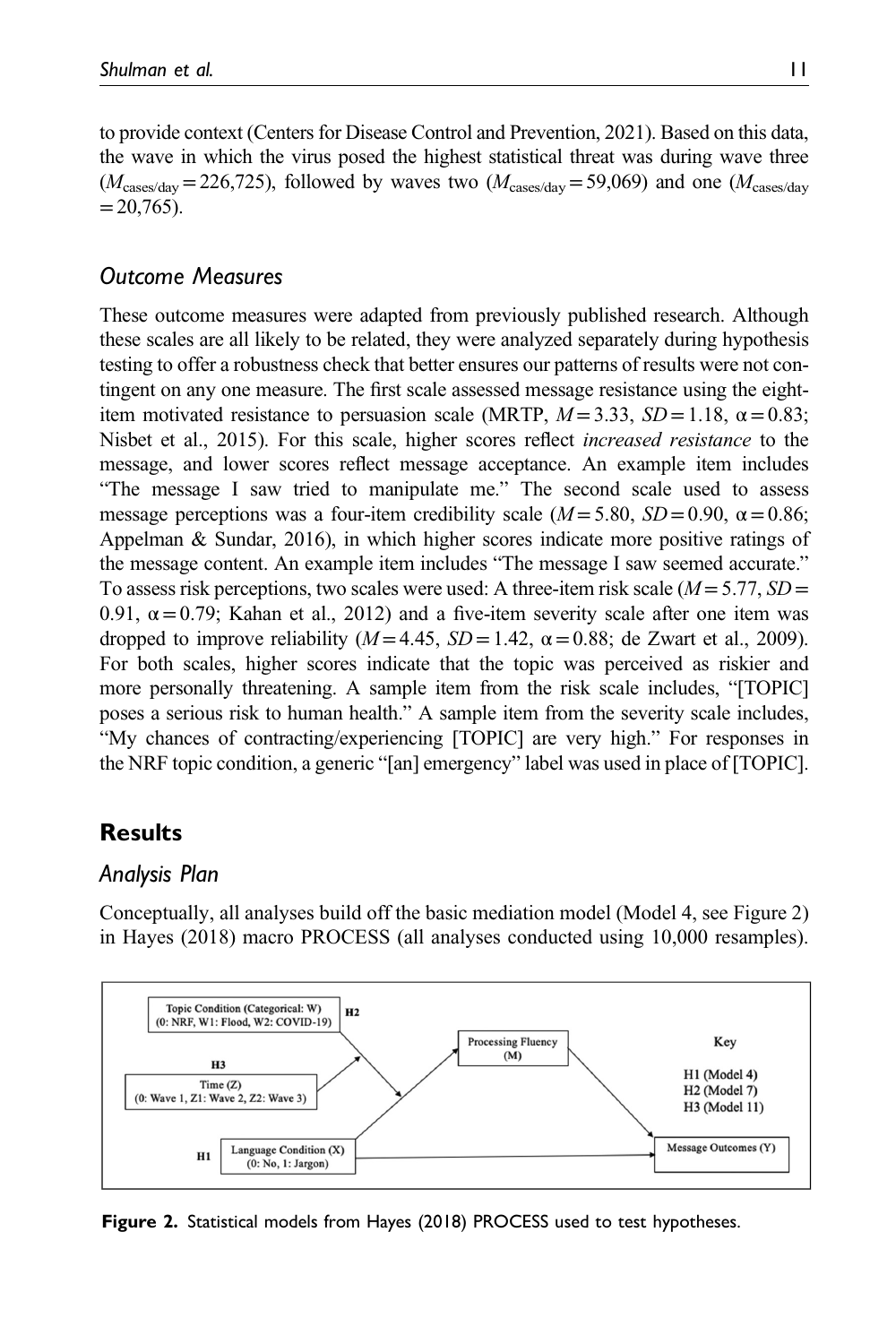The "first half" of these models assesses the strength of the relationship between language condition on processing fluency (path 1), the "second half" assesses the relationship between self-reports of processing fluency on outcomes (path 2), and the indirect effects assess the relationship between language condition on outcomes mediated through processing fluency. Across all tests, a separate model was run for each dependent variable, thus producing four statistical tests of each hypothesis. For H1, Model 4 was used with language condition as the independent variable  $(X)$ , processing fluency as the mediator (M), and MRTP, credibility, risk, or severity as the dependent variable (Y). For H2, Model 7 was used, which adds topic condition as a categorical moderator (W) on the path between language and processing fluency (Path 1, moderated mediation) to reflect our expectation that topic condition will moderate the strength of the language manipulation on reports of processing fluency. In all analyses, the NRF condition was the referent category (0). For H3, Model 11 was used. This model tests whether survey wave  $(Z)$  moderates the effect of topic, which in turn moderates the relationship between language and processing fluency (path 1; moderated-moderated mediation). Once again, this model was chosen because it reflects our assumption that survey wave will moderate the potency of the topic manipulation, which will in turn moderate the strength of the relationship between language condition and processing fluency. All models included attention check responses (0: fail, 1: pass) as a covariate (see endnote 3).

Given the way these models are estimated (from 10,000 resamples, see Hayes, 2017), for each hypothesis test, the estimates obtained in the first half of these models remained relatively consistent regardless of the model outcome. As such, unless otherwise stated, the statistics presented herein are from the first half of the model predicting MRTP for efficiency and consistency. The indirect effects, however, vary depending on model outcome, so each of these estimates will be presented here. The complete set of results across all four models is available on our OSF page. For all analyses below, the statistics presented were limited to the tests and estimates that most directly test the hypothesis under examination.

### Hypothesis Testing

Hypothesis 1 predicted that there would be a nonzero indirect effect between language condition (X) on message outcomes (Y: MRTP, credibility, risk, and severity), mediated through processing fluency (M). Across all four models, this hypothesis was supported. Specifically, it was found that the first half of the model predicting processing fluency from language condition (path 1) was statistically significant,  $F(2, 1688) = 260.95$ ,  $p < .001$ ,  $R^2 = .24$ , and confirmed that participants in the jargon condition reported lower levels of processing fluency than those in the no jargon condition  $(B=-0.43,$  $SE=0.05$ ,  $t=-7.92$ ,  $p < .001$ ). Additionally, the hypothesized indirect effects were also observed such that there was a nonzero and positive indirect effect between jargon use and MRTP ( $B = 0.23$ ,  $SE = 0.03$ , 95% CI [0.17, 0.29],  $R^2 = .51$ ), a nonzero negative indirect effect between jargon use and credibility  $(B=-0.08, SE=0.01, 95\%$ CI [-0.11, -0.06],  $R^2 = 0.06$ ), and a nonzero positive indirect effect between jargon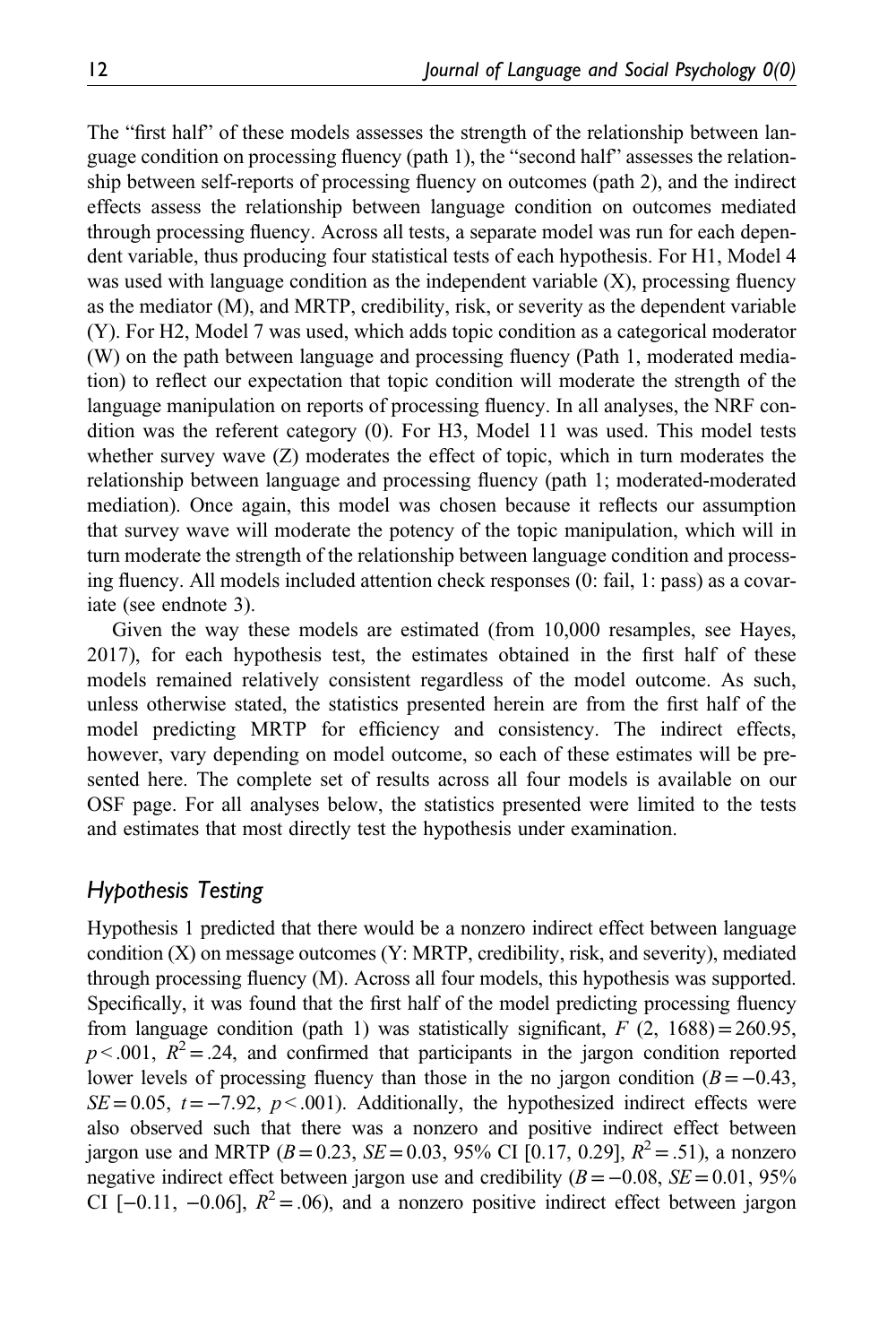use and severity  $(B=0.19, SE=0.03, 95\% \text{ CI} [0.14, 0.24], R^2 = .37)$ . Additionally, although the effect was in the direction opposite of expectations, there was also a nonzero negative indirect effect between jargon use and risk perceptions  $(B=-0.06,$  $SE$ =0.01, 95% CI [−0.08, −0.03],  $R^2$  = .03), revealing that the presence of jargon indirectly decreased risk perceptions. Thus, in support of H1, the results reveal that the presence of jargon undermined the messages' effectiveness through the mediator of processing fluency.

Hypothesis 2 predicted that topic condition (W) would moderate the indirect effect between language  $(X)$  and message outcome  $(Y)$  through processing fluency  $(M)$ . Specifically, it was hypothesized that the strength of the language manipulation on processing fluency, and the strength of the indirect effects, would be strongest in the NRF condition, followed by the flooding condition, and weakest in the COVID-19 condition. The first half of this model—which predicted processing fluency from language and topic condition—was statistically significant, F (6, 1684) = 96.72,  $p < .001$ ,  $R^2 = .26$ , as was the interaction effect between language and topic conditions,  $F(2, 1684) =$ 3.08,  $p < 0.05$ ). Specifically, the effect of language condition on processing fluency was strongest within the NRF condition  $(B=-0.57, SE=0.09, 95\% \text{ CI } [-0.75, -0.40]$ , followed by the flood condition ( $B = -0.44$ ,  $SE = 0.09$ , 95% CI [ $-0.62$ ,  $-0.26$ ]), and weakest within the COVID-19 condition  $(B=-0.25, SE=0.10, 95\% \text{ CI } [-0.44,$ −0.06]). Thus, consistent with H2, the strength of the relationship between language and processing fluency varied by topic. Specifically, as expected, the strength of the jargon manipulation was weakest in the COVID-19 condition.

In addition to evidence of moderated mediation on path 1, there was also evidence of a nonzero difference in the index of moderated mediation between topic conditions. The estimates provided below are the difference scores between indirect effect estimates, which are calculated by subtracting the indirect effect within the COVID-19 condition from this effect in the NRF condition. Nonzero numbers suggest no overlap between the two estimates using 95% confidence intervals (see Hayes, 2017). For comparisons between the NRF and COVID-19 conditions, findings were consistent with H2 in three of the four models (MRTP:  $B = -0.18$ ,  $SE = 0.07$ , 95% CI [-0.33, -0.04]; Credibility:  $B = 0.08$ ,  $SE = 0.03$ , 95% CI [0.02, 0.14]; Severity:  $B = -0.19$ ,  $SE = 0.06$ , 95% CI [-0.32, -0.07]) and approached nonzero differences for the model predicting risk ( $B = 0.03$ ,  $SE = 0.02$ , 95% CI [-0.00, 0.08]). These estimates indicate that the strength of the indirect effect was stronger within the NRF condition than within the COVID-19 condition. The strength of the indirect effects in the flood condition fell in between the NRF and COVID-19 condition and thus were not significantly different from either. In sum, these findings are supportive of H2 and indicate that the indirect effect of the language manipulation on outcomes was weakest in the COVID-19 topic condition (see Table 2).

Hypothesis 3 predicted that survey wave  $(Z)$  would moderate the effect of topic  $(W)$ on language condition  $(X)$  and processing fluency  $(M, \text{path 1})$ , and the indirect relationship between language condition on message outcomes (see Figure 2). Similar to tests of H2, because survey wave and topic condition were predicted to moderate the path 1 estimate, it was important to first establish whether the anticipated three-way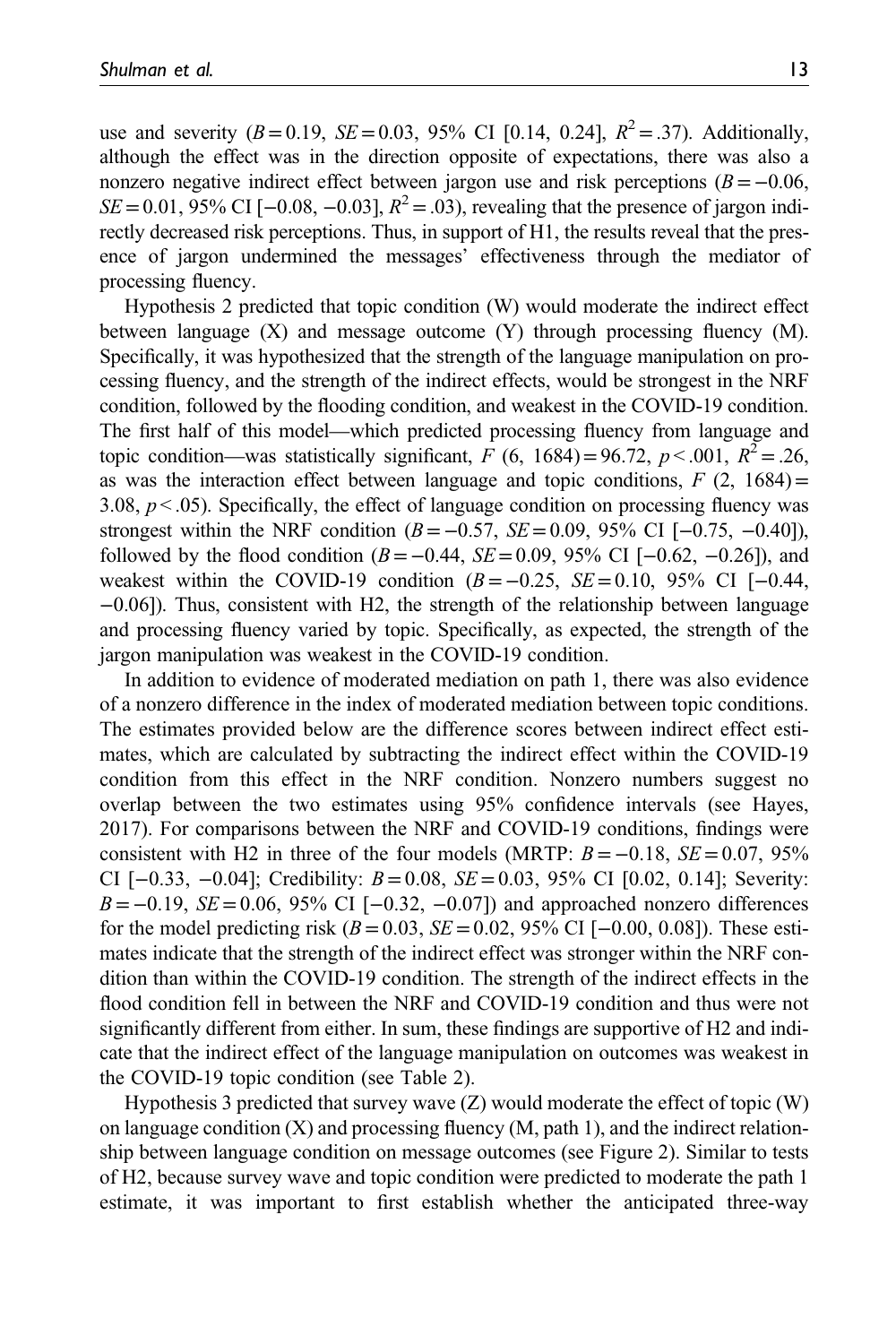| Path estimates<br>8 (SE)                       | Processing fluency<br>nas<br>M | Outcome #1: MTRP                                                              | Outcome #2: Credibility                                                                                                                                                                                                                                                                                | Outcome #3: Risk | Outcome #4: Severity |
|------------------------------------------------|--------------------------------|-------------------------------------------------------------------------------|--------------------------------------------------------------------------------------------------------------------------------------------------------------------------------------------------------------------------------------------------------------------------------------------------------|------------------|----------------------|
| Constant (NRF)                                 | 3.78 (0.08)                    | 6.34(0.08)                                                                    | 5.04 (0.09)                                                                                                                                                                                                                                                                                            | 5.25 (0.09)      | 7.33 (0.12)          |
| Jargon                                         | $-0.58(0.05)$                  | $-0.17$ (0.0) $\times$                                                        | $-0.02(0.05)$                                                                                                                                                                                                                                                                                          | $-0.03(0.05)$    | $-0.20(0.05)$        |
| Fluency                                        |                                | $-0.55(0.02)$ ****                                                            | $0.20(0.02)$ ***                                                                                                                                                                                                                                                                                       | $0.12(0.02)$ *** | $-0.44(0.03)$ ***    |
| Flood topic                                    | $-0.10(0.09)$                  |                                                                               |                                                                                                                                                                                                                                                                                                        |                  |                      |
| COVID topic                                    | 0.18(0.09)                     |                                                                               |                                                                                                                                                                                                                                                                                                        |                  |                      |
|                                                | 0.14(0.13)                     |                                                                               |                                                                                                                                                                                                                                                                                                        |                  |                      |
|                                                | $0.33(0.13)$ *                 |                                                                               |                                                                                                                                                                                                                                                                                                        |                  |                      |
| Jargon x Flood<br>Jargon x COVID<br>Att. check | $1.28(0.06)$ ***               | $-0.64(0.05)$ ***                                                             | $-0.16(0.06)$ <sup>**</sup>                                                                                                                                                                                                                                                                            | $-0.03(0.06)$    | $-1.05(0.07)$ ***    |
|                                                | 96.72****                      | 581.94***                                                                     | $35.26***$                                                                                                                                                                                                                                                                                             | $16.17***$       | 302.77***            |
|                                                | 0.26                           | $\overline{5}$                                                                | 80                                                                                                                                                                                                                                                                                                     | 0.03             | 0.37                 |
| Conditional effect of                          | language on                    |                                                                               | Indirect effect between language and outcomes by topic                                                                                                                                                                                                                                                 |                  |                      |
| processing fluency<br>B (SE)                   |                                |                                                                               | B (SE) [95% CI]                                                                                                                                                                                                                                                                                        |                  |                      |
| <b>HRF</b>                                     | $-0.58(0.09)$                  | $0.32(0.05)_{A}$                                                              | $-0.11(0.02)$ A                                                                                                                                                                                                                                                                                        | $-0.07(0.02)$    | $0.27(0.04)$ A       |
|                                                |                                | [0.22, 0.41]                                                                  | $[-0.16, -0.07]$                                                                                                                                                                                                                                                                                       | $[-0.11, -0.04]$ | [0.19, 0.35]         |
| Flood risk                                     | $-0.44(0)$                     | $0.24(0.05)_{AB}$                                                             | $-0.09$ (0.02) <sub>AB</sub>                                                                                                                                                                                                                                                                           | $-0.06(0.01)$ A  | $0.21(0.04)_{AB}$    |
|                                                |                                | [0.15, 0.34]                                                                  | $[-0.13, -0.05]$                                                                                                                                                                                                                                                                                       | $[-0.09, -0.03]$ | [0.13, 0.29]         |
| COVID-19                                       | $-0.25$ $(0.10)$ <sup>**</sup> | $0.14(0.06)_{B}$                                                              | $-0.04(0.02)_B$                                                                                                                                                                                                                                                                                        | $-0.04(0.01)$ A  | $0.08(0.05)_B$       |
|                                                |                                | [0.03, 0.24]                                                                  | $[-0.08, 0.01]$                                                                                                                                                                                                                                                                                        | $[-0.07, -0.02]$ | $[-0.02, 0.17]$      |
| variable, the no-jargon                        |                                | model to model (see Hayes, 2017), none of the substantive conclusions change. | condition is the referent category. The results for path I are taken from estimates predicting MRTP. Although estimates vary slightly from<br>Note. Paths estimated with 95% bias-corrected bootstrap confidence intervals based on 10,000 resamples from Hayes (2018) PROCESS Model 7. For the jargon |                  |                      |

\*p < .05, \*\*p < .01, \*\*\*p < .001.

\* $p < .05$ , \*\* $p < .01$ , \*\*\* $p < .001$ .

Different subscripts on the indirect effects reflect that there is a nonzero difference between the two indirect estimates.

Different subscripts on the indirect effects reflect that there is a nonzero difference between the two indirect estimates.

Table 2. Path Coefficients Between Experimental Variables, the Model Mediator, and Outcomes. Table 2. Path Coefficients Between Experimental Variables, the Model Mediator, and Outcomes.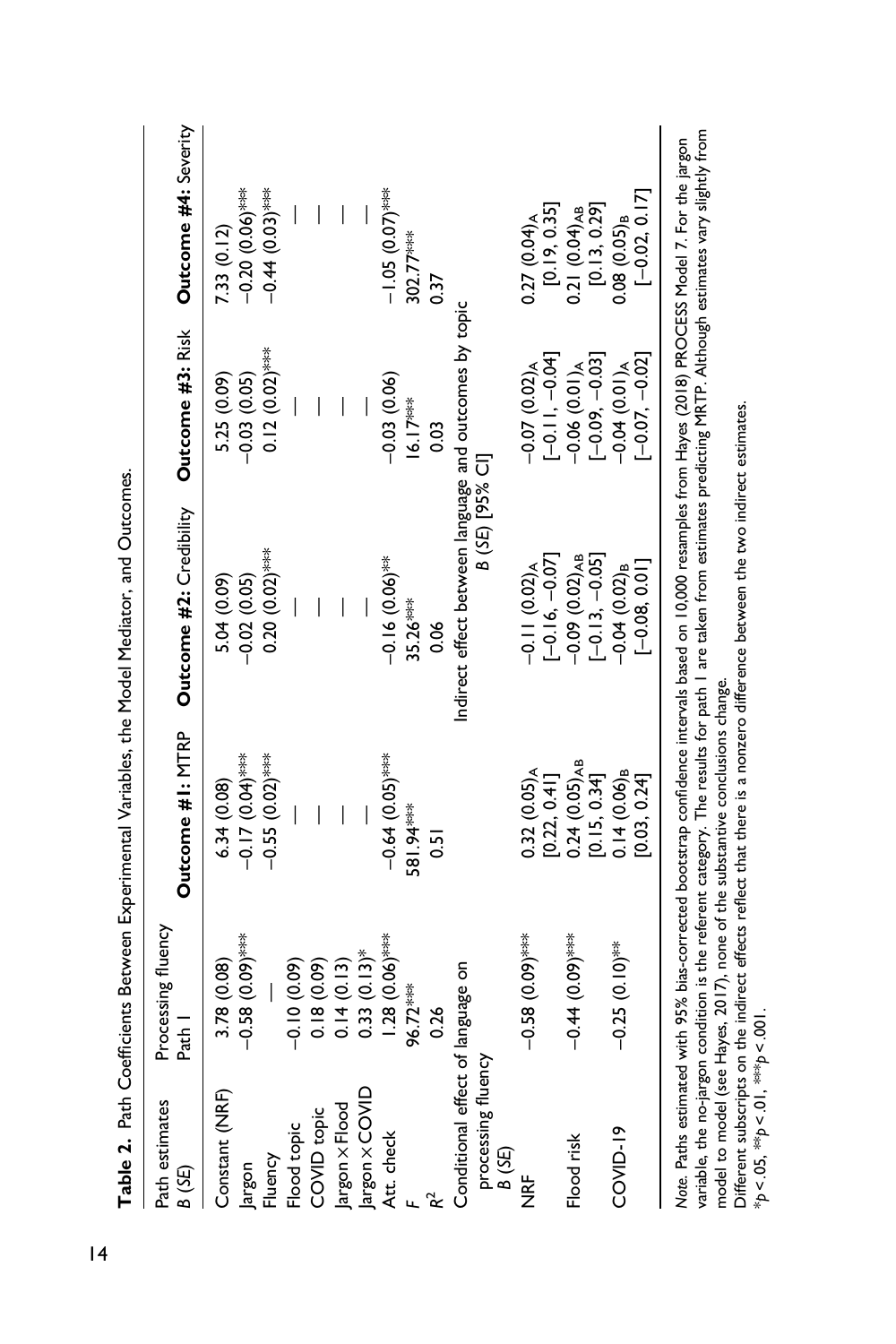interaction between language, topic, and wave was significant when processing fluency was the outcome (path 1). Consistent with expectations, the first half of this model,  $F$  $(18, 1672) = 34.02$ ,  $p < .001$ ,  $R^2 = .27$ , and the three-way interaction effect, were statistically significant, F (4, 1672) = 3.38,  $p < 0.01$ . Specifically, the interaction effect between the language and topic conditions was significant during wave one  $(F \rvert 2)$ ,  $1672$ ]=6.06,  $p < 0.01$ ), became nonsignificant during wave two  $(F [2, 1672)] = 2.22$ ,  $p = .109$ ), and diminished even further by wave three (F [2, 1672] = 1.75,  $p = .175$ ). This three-way interaction test reached conventional levels of statistical significance  $(\alpha = .05)$  across all four models (MRTP: estimates above; Credibility: F [4, 1559] = 2.63,  $p < .05$ ; Risk: F [4, 1580] = 4.03,  $p < .01$ ; Severity: F [4, 1530] = 2.85,  $p < .05$ ). These results provide support for H3, which hypothesized that time (survey wave) would moderate the effect of topic. Specifically, it was found that the strength of the interaction effect between language and topic weakened over time.

The second part of H3 and the research question were interested in how this interaction would influence the indirect effects under investigation. For efficiency, given the number of predictors within these four models, the indirect effects germane to this analysis are broken down by topic and wave in Table 3 (and visually illustrated in the [Supplemental Figures S1](https://journals.sagepub.com/doi/suppl/10.1177/0261927X211043100)–S4 in the online version). In sum, consistent with expectations from H3, the strength of the indirect effect between language condition and topic on outcomes appeared to change over time. Although the results vary slightly from model to model, within the COVID-19 condition, the results suggest that the only wave in which the indirect effects reached nonzero estimates was during wave two. This was the case for two outcomes including MRTP (wave one:  $B = -0.04$ , SE = 0.16, 95% CI [−0.35, 0.26]; wave two:  $B = -0.45$ , SE = 0.17, 95% CI [−0.79,  $-0.12$ ]; wave three:  $B = -0.30$ ,  $SE = 0.17$ , 95% CI [ $-0.64$ , 0.04]) and risk (wave one:  $B = −0.01$ ,  $SE = 0.02$ , 95% CI [−0.05, 0.03]; wave two:  $B = −0.09$ ,  $SE = 0.03$ , 95% CI  $[-0.15, -0.03]$ ; wave three:  $B = -0.04$ ,  $SE = 0.03$ , 95% CI  $[-0.10, 0.01]$ . For the models predicting credibility and severity, the indirect effects in the COVID-19 condition (across all waves), never reached nonzero levels (see Table 3). Together, although the evidence is mixed, this pattern of results supports the three-way interaction effect hypothesized in H3. More specific to the RQ, this pattern also supports the urgency-based explanation for motivation. Although language condition was never a "strong" indirect predictor of outcomes in the COVID-19 condition (compared to other topic conditions), when this estimate did reach nonzero it was during wave two—a time in which the threat of the virus was (relatively) subdued. For clarity, in Table 3 all nonzero conditional indirect effects include an asterisk for emphasis and the supplemental materials visually depict these relationships in [Figures S1](https://journals.sagepub.com/doi/suppl/10.1177/0261927X211043100)–S4 in the online version.

### Post-Hoc Analyses

As indicated previously (see Table 1), ∼24% of participants failed our attention check measure. Given the amount of participants who failed this item, we opted to run a post-hoc analysis to examine whether study interpretations change when these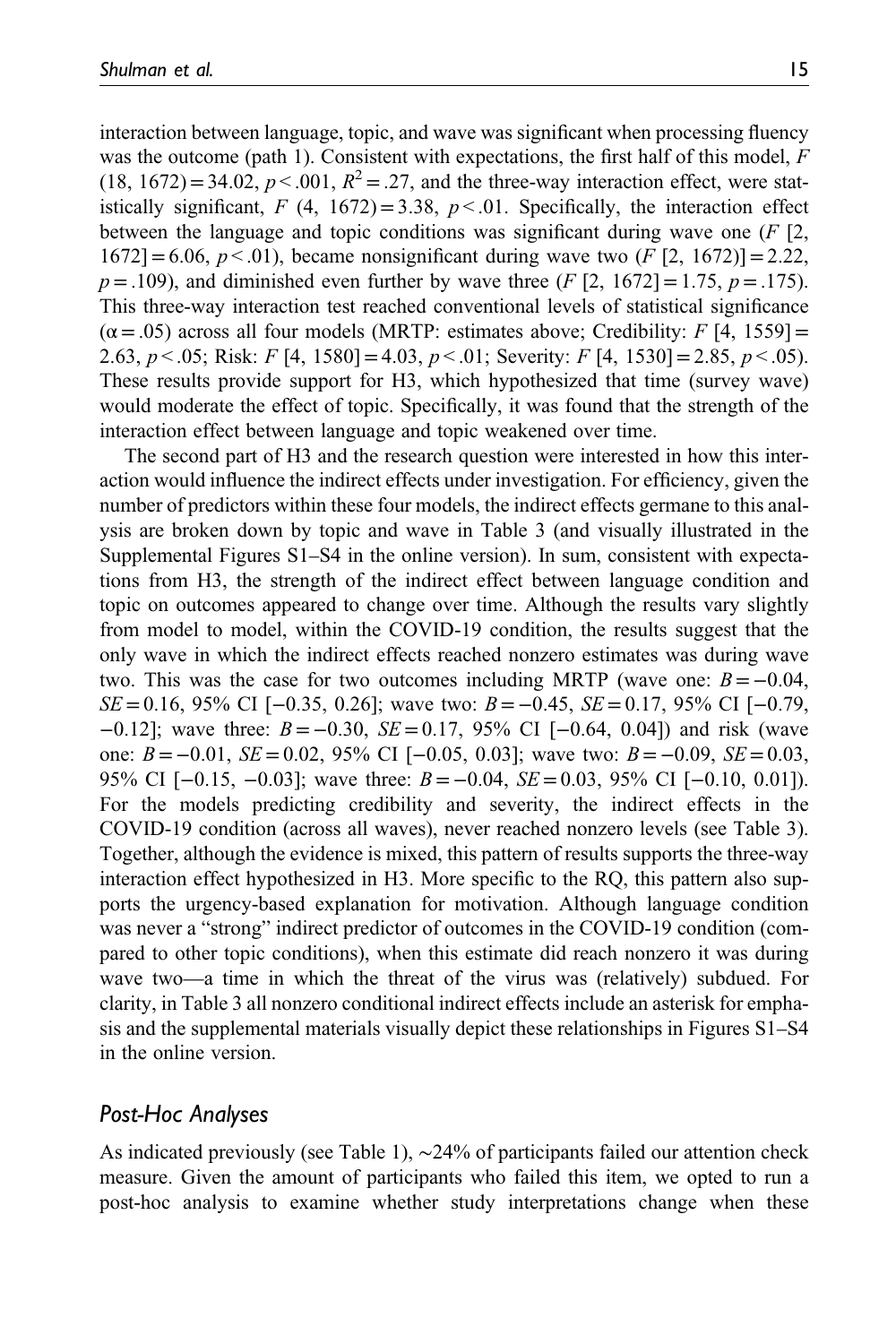|                                                      | fluency $(F)$                      | Model outputs by outcome: interaction effect on processing |                                           |                                     |
|------------------------------------------------------|------------------------------------|------------------------------------------------------------|-------------------------------------------|-------------------------------------|
| Relevant interaction effect<br>estimates for H3      | <b>MRTP</b><br>Path I              | Credibility<br>Path I                                      | Perceived risk<br>Path I                  | Perceived<br>severity<br>Path I     |
| $\text{Lang} \times \text{Topic} \times \text{Wave}$ | $3.38***$                          | $2.63*$                                                    | $4.03***$                                 | $2.85*$                             |
| Wave I: Lang x Topic                                 | $6.06***$                          | $5.57**$                                                   | 5.99**                                    | $6.12**$                            |
| Wave 2: Lang x Topic                                 | 2.22                               | 2.24                                                       | 2.46                                      | $3.07*$                             |
| Wave 3: Lang x Topic                                 | 1.75                               | 1.78                                                       | 1.68                                      | 1.58                                |
|                                                      |                                    | Conditional indirect effects B (SE) [95% CI]               |                                           |                                     |
| NRF, wave one                                        | $0.44 (0.09)$ *<br>[0.27,<br>0.61] | $-0.16(0.04)$ *<br>$[-0.23,$<br>$-0.09$ ]                  | $-0.10(0.03)$ *<br>$[-0.16,$<br>$-0.05$ ] | $0.37(0.07)*$<br>[0.23, 0.52]       |
| NRF, WAVE TWO                                        | $0.39(0.08)*$<br>[0.23,<br>0.551   | $-0.14(0.04)$ *<br>$[-0.2]$ ,<br>$-0.07$ ]                 | $-0.09(0.02)$ *<br>$[-0.14,$<br>$-0.05$ ] | $0.33$ $(0.07)$ *<br>[0.19, 0.47]   |
| NRF, wave three                                      | 0.13(0.08)<br>$[-0.03,$<br>0.291   | $-0.05(0.03)$<br>$[-0.11,$<br>$0.01$ ]                     | $-0.03(0.02)$<br>$[-0.07,$<br>0.011       | 0.12(0.07)<br>$[-0.02,$<br>$0.25$ ] |
| Flood, wave one                                      | $0.25(0.09)*$<br>[0.07,<br>0.43]   | $-0.09(0.03)*$<br>$[-0.16,$<br>$-0.03$ ]                   | $-0.06$ (0.02)*<br>$[-0.11,$<br>$-0.02]$  | $0.21(0.07)*$<br>[0.07, 0.35]       |
| Flood, Wave Two                                      | 0.14(0.08)<br>$[-0.02,$<br>0.291   | $-0.05(0.03)$<br>$[-0.11,$<br>0.00]                        | $-0.04(0.02)$<br>$[-0.07,$<br>0.001       | $0.14(0.07)*$<br>[0.01, 0.27]       |
| Flood, wave three                                    | $0.34(0.08)*$<br>[0.19,<br>0.49]   | $-0.12(0.03)*$<br>$[-0.19,$<br>$-0.07$ ]                   | $-0.08(0.02)$ *<br>$[-0.13,$<br>$-0.04$ ] | $0.29(0.06)*$<br>[0.17, 0.42]       |
| COVID, wave one                                      | 0.02(0.09)<br>$[-0.15,$<br>0.20]   | $-0.01(0.03)$<br>$[-0.07,$<br>0.05]                        | $-0.01(0.02)$<br>$[-0.05,$<br>0.03]       | 0.02(0.07)<br>$[-0.12,$<br>0.16]    |
| COVID, wave two                                      | $0.25(0.11)^*$<br>[0.05,<br>0.46]  | $-0.06(0.05)$<br>$[-0.15,$<br>0.031                        | $-0.09(0.03)*$<br>$[-0.15,$<br>$-0.03$ ]  | 0.07(0.10)<br>$[-.13, .28]$         |
| COVID, wave three                                    | 0.16(0.09)<br>$[-0.03,$<br>0.34]   | $-0.05(0.04)$<br>$[-0.12,$<br>0.03]                        | $-0.04(0.03)$<br>$[-0.10,$<br>$0.01$ ]    | 0.17(0.09)<br>$[-0.01,$<br>0.35]    |

Table 3. Path Two and Conditional Indirect Effects Between Language Condition, Processing Fluency, and Outcomes by Topic and Wave.

Note. Paths estimated with 95% bias-corrected bootstrap confidence intervals based on 10,000 resamples from Hayes (2018) PROCESS Model 11 with the attention check covariate included. Only interaction estimates germane to H3 presented here. Full output can be found on OSF.  $*p < .05$  or indicates a nonzero estimate,  $**p < .01$ ,  $***p < .001$ .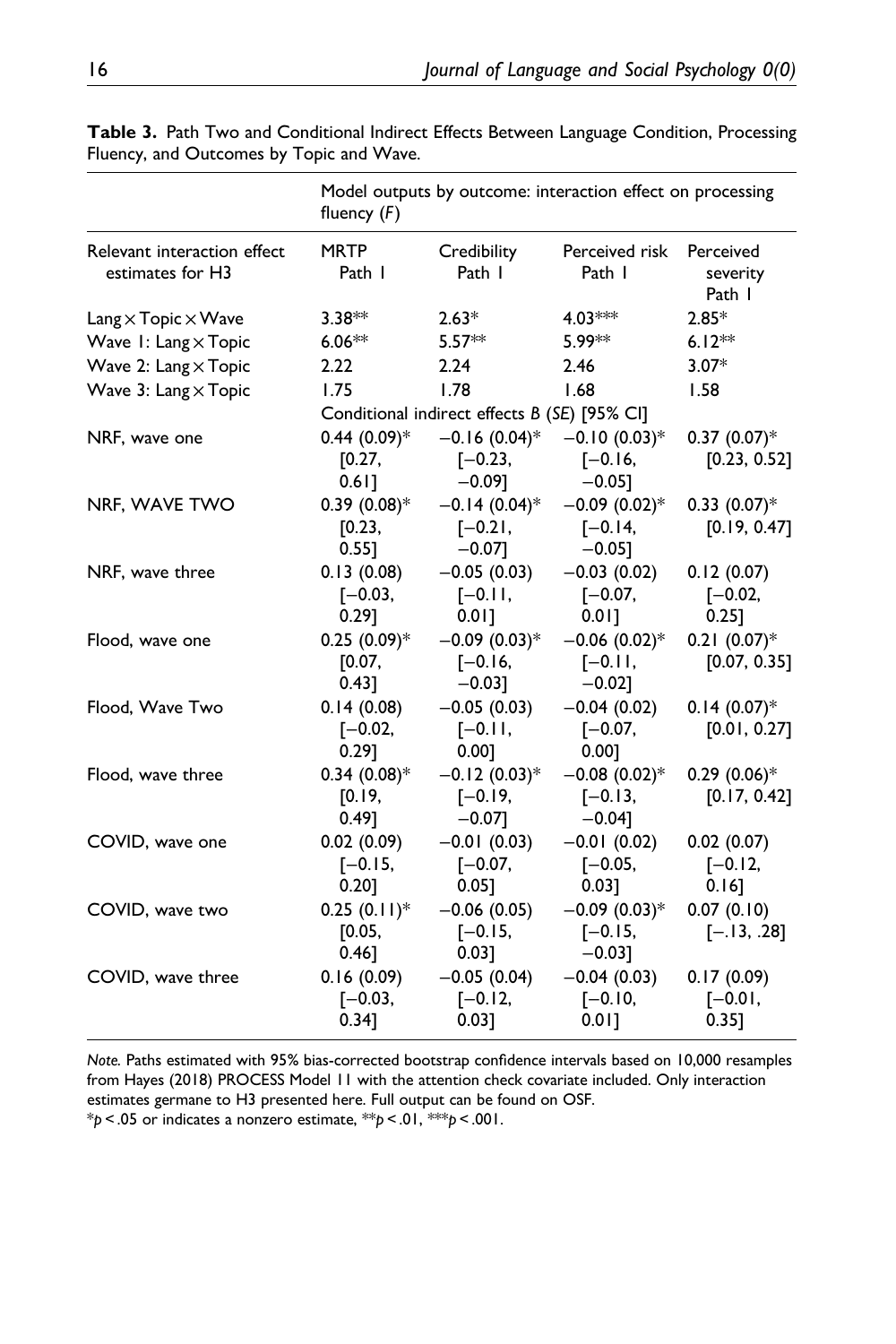participants are included (without a covariate) in our models. The reasoning behind this decision is elaborated upon in endnote three. Briefly, however, we speculated, post-hoc, that attentional deficits to the degree observed here might be common in crisis environments. And, if attention deficits of this kind are to be expected in a crisis, then including a broad range of participants would be important for the generalizability of our findings. Thus, although the results presented below should be interpreted with caution, we hope that providing this information sheds light on the many ways people might process information during a crisis.

The results from the hypothesis tests that included the attention check covariate offered support for the urgency-based explanation, which argued that the effects of language would be strongest when the threat of the virus was weakest (wave two). In contrast, however, the results from this post-hoc analysis reveal that, when this covariate was removed from Model 11, the pattern of results for the indirect effect estimates supported the fatigue-based, not urgency-based, motivational explanation. Recall that a fatiguebased explanation suggests that over time—regardless of situational urgency—people lose the motivation to process complex information (see Figure 2). Consistent with this explanation, the results from this analysis show that the indirect effects of the language condition on outcomes was strongest during wave three of this study even though during this wave the threat of COVID-19 was most severe (Centers for Disease Control and Prevention, 2021). Thus, when all participants were included in analyses, our results suggest that the motivation to centrally process information about COVID-19 decreases over time. These results are provided in Table 4 and a visual comparison between these analyses with, and without, the covariate are presented in [Figures](https://journals.sagepub.com/doi/suppl/10.1177/0261927X211043100) S1–[S4](https://journals.sagepub.com/doi/suppl/10.1177/0261927X211043100) in the online version. Importantly, however, although the results pertinent to the RQ were affected by the attention check covariate, the results for H1 and H2 were unaffected by this variable.

# **Discussion**

This experiment examined the influence of jargon in an important context: An ongoing, novel, and complicated public health crisis. The question that inspired this investigation was whether well-established relationships between jargon, fluency, and message perceptions would replicate if the topic in question was urgent and personally relevant, as has been the case during the COVID-19 pandemic. Guided by the assumption that participants would be motivated to process COVID-19 information, we examined whether the trends observed in the COVID-19 topic condition would deviate from the trends observed with less urgent topics (flood risk and federal emergency policy). This study used FIT (Schwarz, 2011) and the ELM (Petty  $& \text{Cacioppo}, 1986$ ) to understand (a) whether the language manipulation would exert a stronger influence under conditions of peripheral rather than central processing, and (b) what implications these findings offer to public communicators in general, and crisis communicators in particular.

The first hypothesis examined whether the relationship between jargon, processing fluency, and message outcomes replicated. Consistent with prior research (e.g.,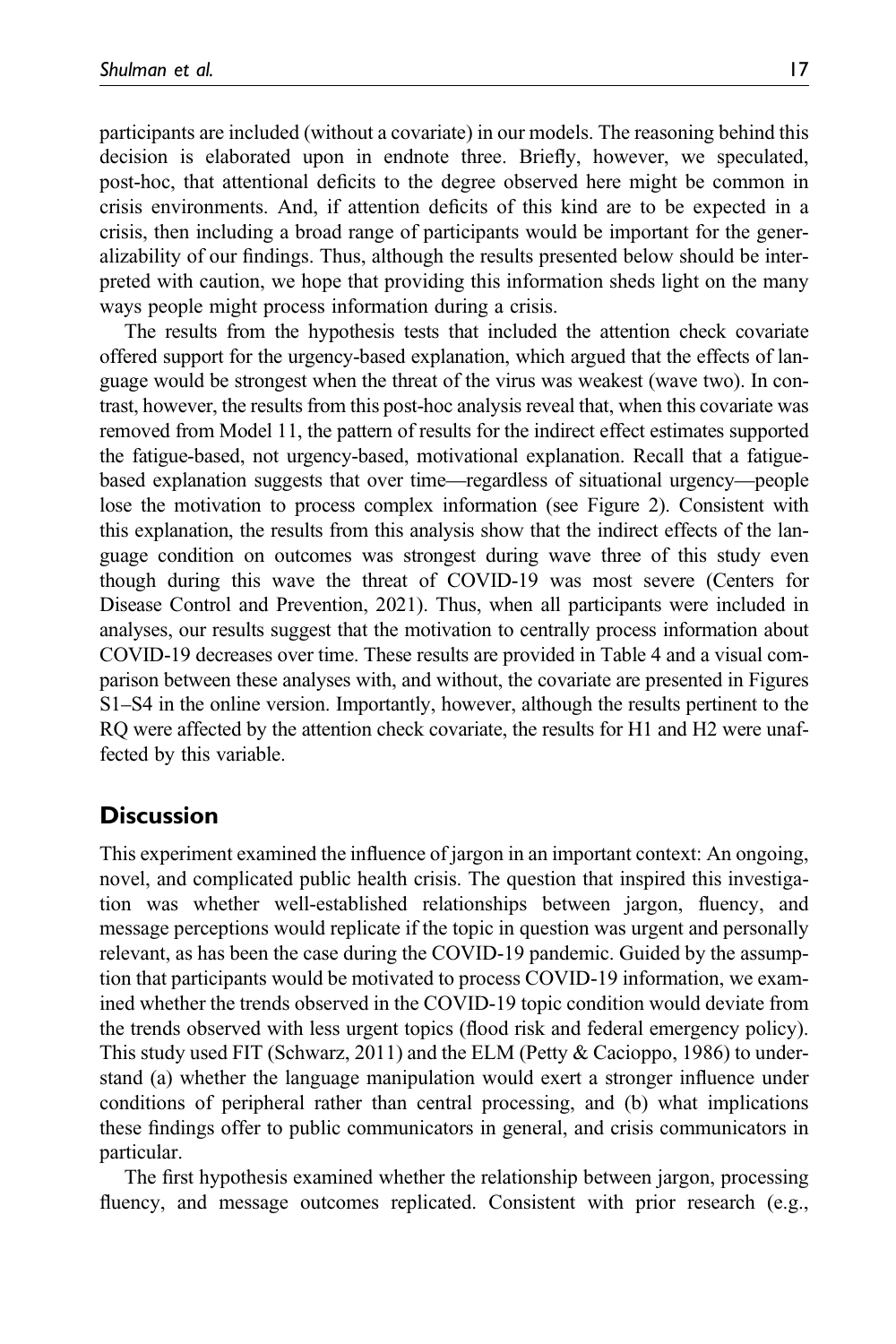|                                                 |                   |                       | Model outputs by outcome: interaction effect on<br>processing fluency<br>$\widehat{\in}$ |                              |
|-------------------------------------------------|-------------------|-----------------------|------------------------------------------------------------------------------------------|------------------------------|
| effect estimates for H3<br>Relevant interaction | MRTP<br>Path 1    | Credibility<br>Path 1 | Perceived risk<br>Path 1                                                                 | Perceived severity<br>Path I |
| Lang x Topic x Wave                             | $2.46*$           | 2.09                  | $2.81*$                                                                                  | 2.29                         |
| Wave I: Lang x Topic                            | $5.18***$         | 4.33                  | $5.12**$                                                                                 | $4.87***$                    |
| Wave 2: Lang x Topic                            | 2.25              | 2.57                  | 2.00                                                                                     | $3.75*$                      |
| Wave 3: Lang x Topic                            | 0.65              | 0.64                  | 0.57                                                                                     | 0.60                         |
|                                                 |                   |                       | 5<br>Conditional indirect effects B (SE) [95%                                            |                              |
| NRF, wave one                                   | $0.58(0.12)$ *    | $-0.14(0.03)$ *       | $-0.10(0.03)$ *                                                                          | $0.54(0.11)^*$               |
|                                                 | [0.36, 0.81]      | $[-0.21, -0.08]$      | $[-0.15, -0.05]$                                                                         | [0.32, 0.76]                 |
| NRF, wave two                                   | $0.49(0.11)^*$    | $-0.12(0.03)$ *       | $-0.08(0.02)$ *                                                                          | $0.49(0.11)^*$               |
|                                                 | [0.28, 0.7]       | $[-0.18, -0.06]$      | $[-0.13, -0.04]$                                                                         | [0.29, 0.70]                 |
| NRF, wave three                                 | $0.26(0.11)^*$    | $-0.06(0.03)$ *       | $-0.05(0.02)$ *                                                                          | $0.27(0.10)$ *               |
|                                                 | [0.06, 0.47]      | $-0.12, -0.01$        | $-0.00 - 0.00$                                                                           | [0.07, 0.48]                 |
| Flood, wave one                                 | $0.39(0.12)$ *    | $-0.10(0.03)$ *       | $-0.07(0.02)$ *                                                                          | $0.38(0.11)^*$               |
|                                                 | [0.16, 0.62]      | $-0.17, -0.04$        | $[-0.12, -0.03]$                                                                         | [0.15, 0.60]                 |
| Flood, wave two                                 | 0.16(0.10)        | $-0.04(0.03)$         | $-0.03(0.02)$                                                                            | 0.17(0.10)                   |
|                                                 | $-0.04, 0.36$     | $[-0.09, 0.01]$       | $[-0.06, 0.01]$                                                                          | $[-0.03, 0.36]$              |
| Flood, wave three                               | $0.44(0.10)*$     | $-0.11(0.03)$ *       | $-0.07(0.02)$ *                                                                          | $0.44(0.10)*$                |
|                                                 | [0.24, 0.64]      | $-0.17, -0.06$        | $-0.12, -0.04$                                                                           | [0.25, 0.64]                 |
| COVID, wave one                                 | 0.07(0.12)        | $-0.02(0.03)$         | $-0.01(0.02)$                                                                            | 0.07(0.12)                   |
|                                                 | $-0.17, 0.32$     | $[-0.09, 0.04]$       | $[-0.05, 0.03]$                                                                          | $-0.17, 0.30$                |
| COVID, wave two                                 | $0.26$ $(0.12)$ * | $-0.04(0.04)$         | $-0.06(0.03)*$                                                                           | 0.07(0.13)                   |
|                                                 | [0.02, 0.50]      | $[-0.11, 0.04]$       | $-0.11, -0.1$                                                                            | $[-0.20, 0.33]$              |
| COVID, wave three                               | $0.31(0.12)$ *    | $-0.08$ $(0.04)$ *    | $-0.06$ $(0.02)$ *                                                                       | $0.35(0.13)$ *               |
|                                                 | [0.08, 0.54]      | $-0.15, -0.02$        | $-0.12, -0.02$                                                                           | [0.10, 0.59]                 |

\*p < .05 or indicates a nonzero estimate, \*\*p < .01, \*\*\*p < .001.

\*p < .05 or indicates a nonzero estimate, \*\* p < .01, \*\*\* p < .001.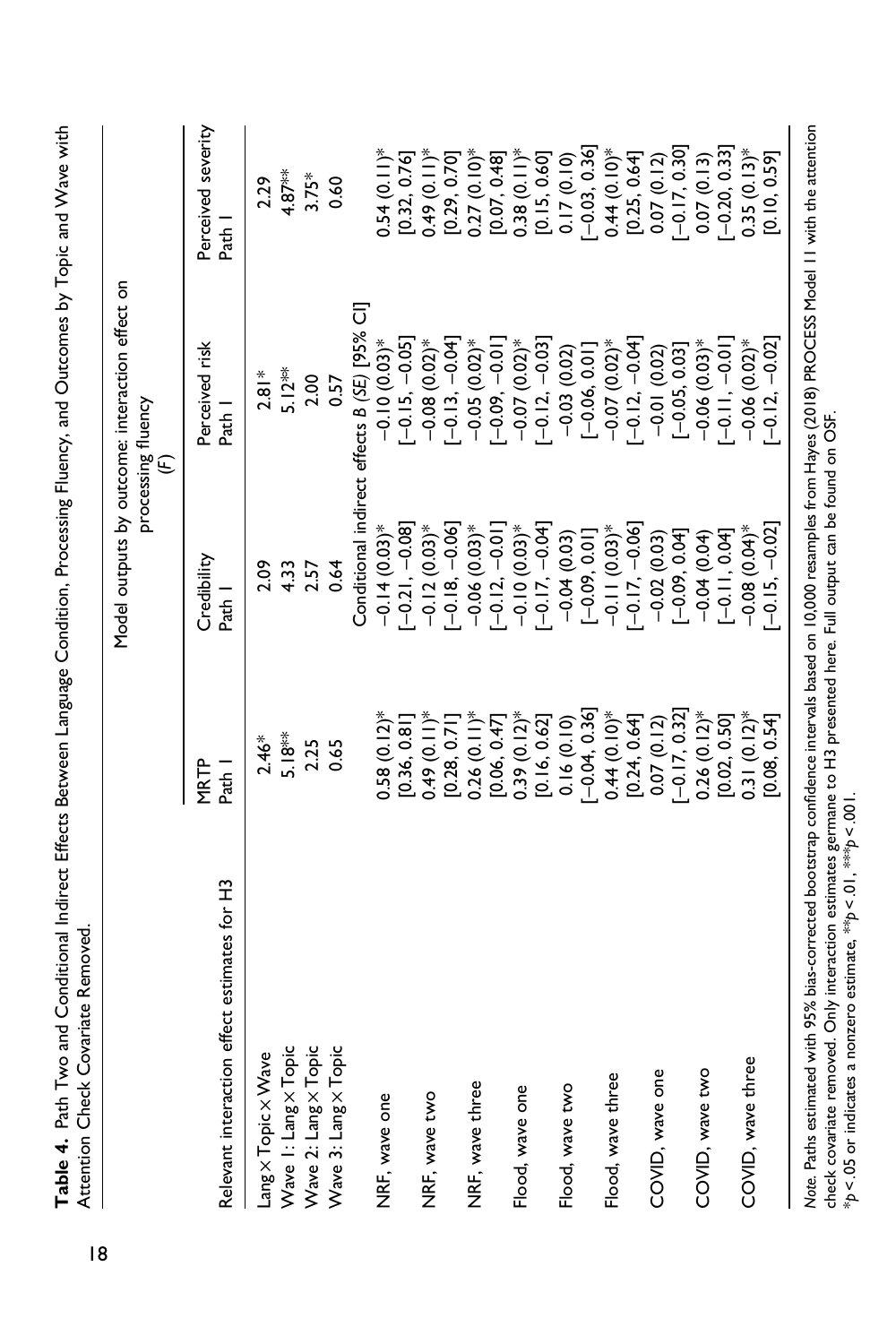Bullock et al., 2019; Shulman & Sweitzer, 2018b) and postulate one from FIT (Schwarz, 2011), this experiment found that the presence of jargon, defined as specialized and atypical words and phrases, impaired processing fluency, which led to higher message skepticism, lower credibility, higher topic severity and, surprisingly, lower risk perceptions. Overall, given that the language manipulation largely replicated findings from past research, our goal—which was to test moderators of this foundational relationship—became possible.

Integrating the ELM (Petty & Cacioppo, 1986) within these relationships, we examined whether the influence of jargon on processing fluency would be moderated by topic urgency. This is a theoretically interesting question because it sheds light on whether the information gleaned from one's processing fluency experience qualifies as peripheral or central information when forming judgments. Although this was not the primary focus of this paper, it merits mentioning that how metacognition is stored in memory and used in decision-making is debated in social psychology (see Tormala et al., 2002). Specifically, work guided by Schwarz and colleagues contends that metacognitive experiences are more of an in-the-moment, top-of-mind, heuristic consideration, whereas Petty and colleagues argue that metacognition can guide thought under more deliberative circumstances as well (see Petty et al., 2007a). Here, the results pertaining to H2 found that the effects of the jargon manipulation were stronger under conditions of peripheral, rather than central, processing. Specifically, the conditional effects obtained with the moderator of topic condition revealed that across all comparisons, the NRF condition (least urgent) yielded the strongest relationships between jargon, fluency, and outcomes, and the COVID-19 condition (most urgent) yielded the weakest relationship (with flooding condition always falling in between). If one were to accept the assumption that people should be more motivated to process COVID-19 related information, then this evidence supports the idea of jargon as a peripheral cue. Moreover, it should be emphasized that the fact that jargon did not affect outcomes in the COVID-19 condition is noteworthy. Meta-analyses (e.g., Alter & Oppenheimer, 2009) and research in communication (e.g., Shulman & Bullock, 2019) have consistently documented the strong and consistent influence of complex language on outcomes through processing fluency. Although these prior findings could be a publication bias, the fact that we found a boundary condition in which the language condition *did not* influence outcomes is interesting and important.

In addition to finding that the influence of the language condition on processing fluency was moderated by topic, we also sought to understand whether context affected these relationships. To understand context, we integrated time into these analyses by running this experiment in three different waves. The results pertaining to H3 consistently revealed an interaction effect between language, topic, and wave, but a deeper examination into these relationships revealed some interesting trends, which we explain via the number of nonzero estimates across all combinations in our design. Although we acknowledge that this oversimplifies results, this approach makes broader patterns more apparent. To set the stage, across the whole design there were 36 indirect effect estimates (see Tables 3 and 4 and the [Supplemental materials\)](https://journals.sagepub.com/doi/suppl/10.1177/0261927X211043100): 12 from each topic condition (across all four outcomes), 12 from each wave, and nine for each outcome.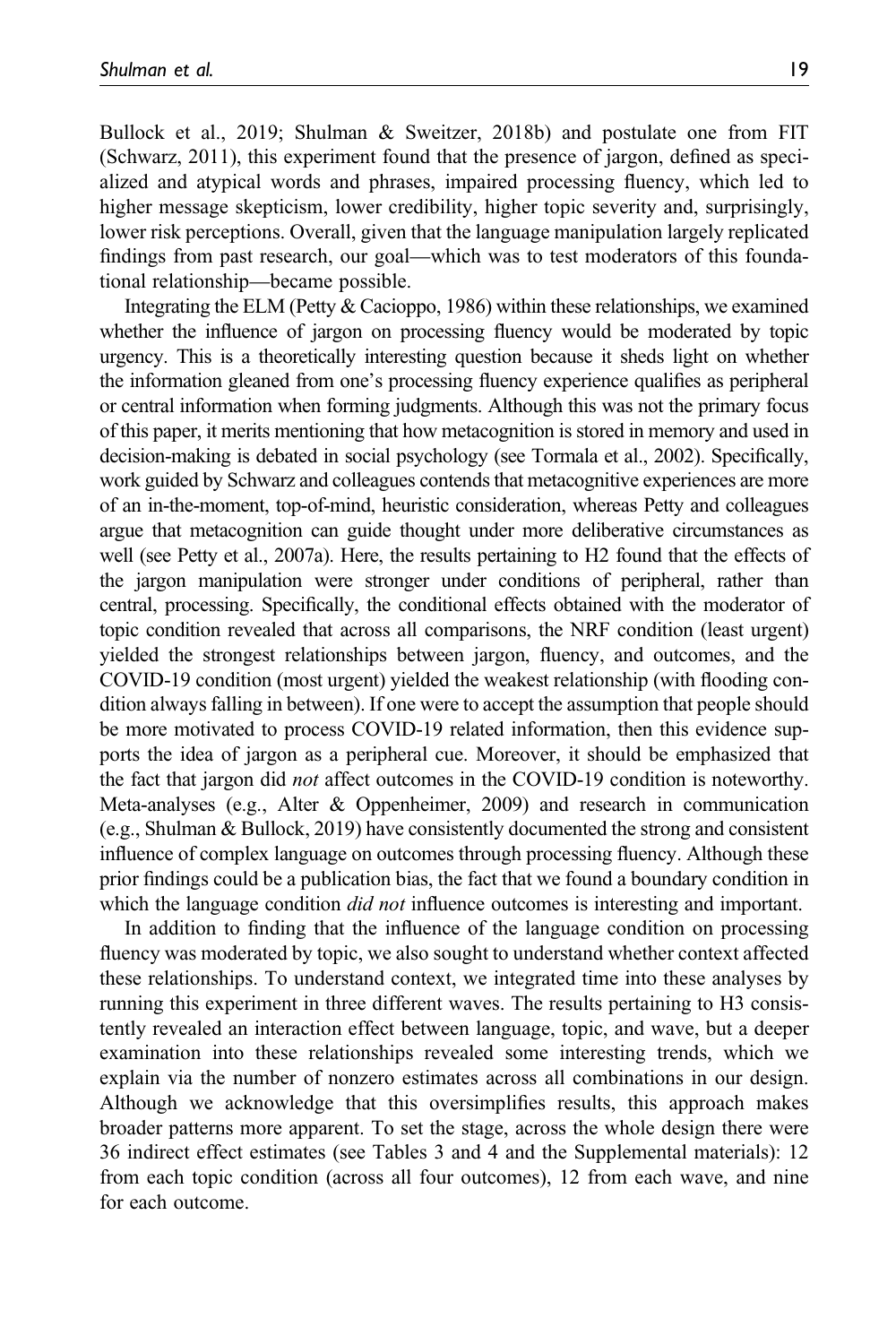When breaking down these patterns by topic, within the NRF condition nine of the 12 estimates were nonzero (all 12 were nonzero in models with the covariate removed). In the flood condition nine of these estimates were nonzero (eight without the covariate). And in the COVID-19 condition only two were nonzero (six without the covariate). Thus, as expected, the indirect effects were consistently stronger in the NRF and flood condition than in the COVID-19 condition as expected. When integrating survey wave (time) within these patterns, it becomes clear that—regardless of covariate use—during wave one the conditional indirect estimates were always nonzero across the NRF and flood condition. For the COVID-19 condition, however, during wave one these estimates approximated zero across all four outcomes (regardless of covariate). Interestingly, and unexpectedly, there was variance in the indirect estimates over time for the NRF and flooding topic. Specifically, for the NRF topic (particularly when the covariate was included), the strength of the indirect effect was weakest in wave three relative to the other two waves. For the flooding topic, the indirect effects were consistently weaker in wave two. Thus, although we expected the NRF and flooding topics to be stable, there was variability between waves in ways that cannot be conveniently explained by processing motivation.

Although there was unexpected variance in the NRF and flooding condition over time, there was also variance in the COVID-19 condition over time. As observed from the post-hoc analysis, the interpretation of this variance largely depends on whether the attention check covariate was included. If this variable was included, then across all twelve indirect effect estimates in the COVID-19 condition, only two were nonzero, and both estimates were obtained during wave two. Given that wave two was associated with a combination of plateaued COVID-19 rates in the United States and familiarity with the virus, this pattern of results supports the urgency-based explanation for motivation. This explanation proffered that when the threat or urgency of the topic was relatively low, then the effect of jargon on outcomes should strengthen. Indeed, this is what we observed. Moreover, even though there were only two nonzero effects, this pattern could still be suggestive of the urgency-based explanation. Namely, because the threat of COVID-19 never truly dissipated, this pattern of results suggests that relatively high levels of motivation were sustained throughout the duration of this study, which is why most of the estimates never exceeded zero. This pattern is opposite of what we would expect if COVID-19 fatigue were occurring and demonstrates the resiliency of this issue in participants' minds.

Although the models that included the attention check covariate yielded support for the urgency-based explanation, the exclusion of this covariate revealed a different pattern. Because it is not our intention to speculate which set of results is "most valid," and because we did not want to exclude such a large proportion of our sample (∼25%), we opted to present both sets of results for transparency. When the attention check covariate was excluded from the models germane to H3, it was revealed that of the 12 estimates in the COVID-19 condition, six were nonzero, with four of the six coming in wave three, and two during wave two. Thus, the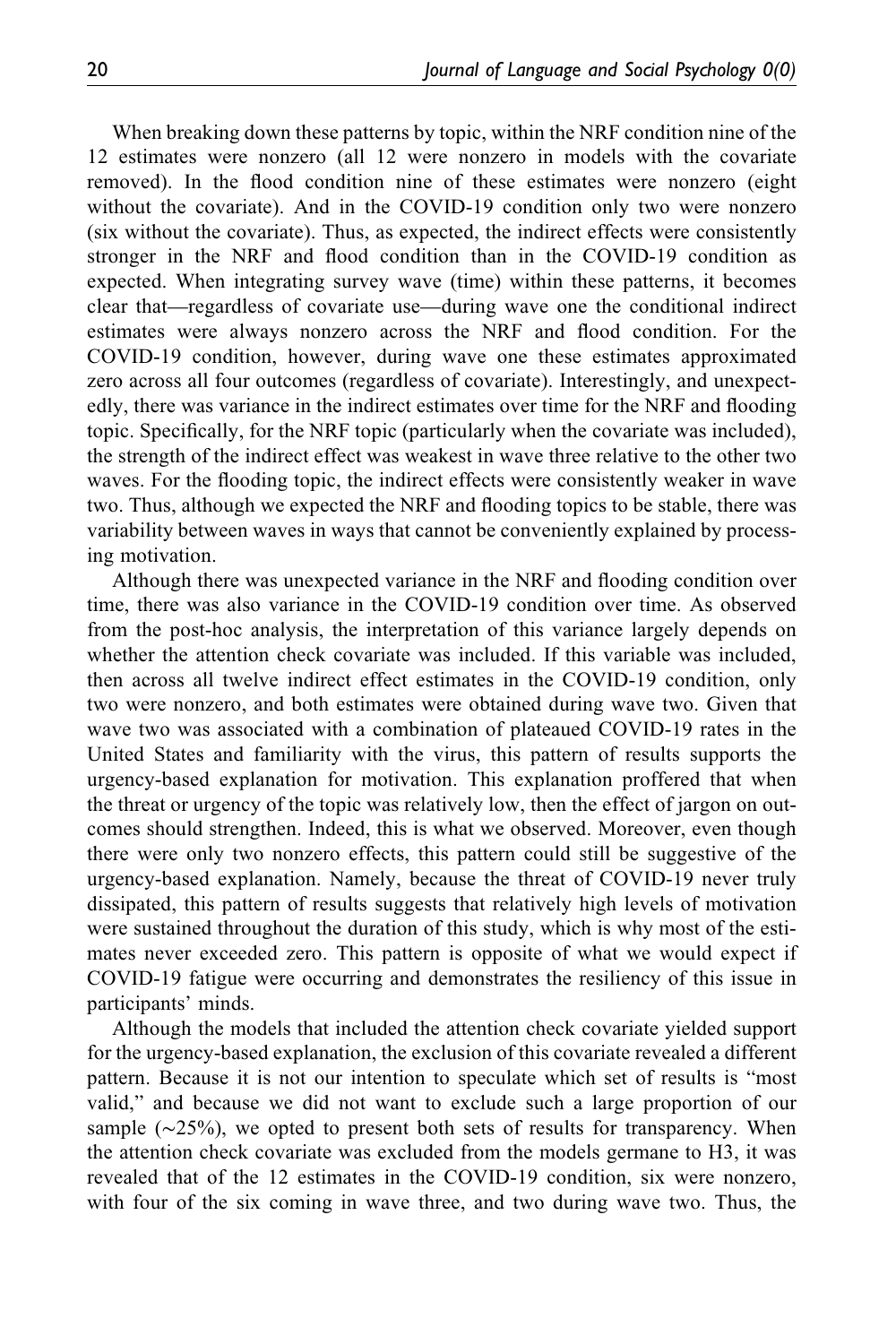results from the post-hoc analysis suggest that, over time, the strength of the language manipulation increased. If jargon use is a peripheral cue, this pattern further suggests that motivation to process decreased over time. Furthermore, it is interesting that the influence of jargon strengthened over time in the COVID-19 condition even though the jargon terms used in the study (e.g., social distancing) likely became increasingly familiar. Thus, even though the language manipulation (in the COVID-19 condition alone) likely became less potent over time, the effects strengthened. This provides compelling support for the fatigue-based explanation.

Despite support for these hypotheses, there are important limitations to acknowledge. The first includes our decision to use TurkPrime workers and the known issues with data quality (Chmielewski & Kucker, 2020) and representativeness. Although we understood these limitations going in, the need to collect data quickly and on a budget informed this decision. Moreover, given that this was a survey experiment, our goal was primarily internal validity, so the lack of representativeness or generalizability was not a pressing concern. A related sample issue was the overrepresentation of males. Sex quotas cost an additional fee and we could not afford to add this component while paying participants the same amount across all waves. Fortunately, however, this imbalance was consistent across all three waves of the study, rendering comparisons between waves possible. Another limitation was the attention check. The fact that so many people missed the attention check coupled with the systematic differences in results produced by this response was concerning. That said, it is possible that participants' inability to pass this check might have been symptomatic of this type of environment. For instance, some participants might have been relatively new to the platform or operating under diminished resources due to the mental, physical, and/or financial stress brought on by the pandemic. Although this is just speculation, it is possible that in other crisis situations participants would be similarly unable to pass checks of this sort. If this were the case, then the data that excludes the covariate would be more 'valid' in times of crisis. Thus, given that we were unsure about survey practices, and survey integrity, in these unprecedented times we opted to present both sets of analyses. That said, there were no substantive differences in attention check passing rates between waves, and the presence or absence of this covariate did not influence results related to hypothesis one or two.

Finally, related to both study limitations and conclusions, one of the features and bugs of this research was that it occurred during a once in a lifetime (hopefully) global pandemic. Therefore, justifiable questions remain as to whether these findings could or should replicate or generalize to "normal times." That said, this backdrop also provided a rare opportunity to test theoretical processes within an inherently interesting and critically important social context. It is hoped that the insights gained here regarding language, motivation, and time serve to inform public communication efforts in general and crisis communication in particular. Namely, in the midst of a crisis, when motivation to process information is high, then the most precise information possible (regardless of its complexity) should be dispensed. Absent these preconditions, however, public communicators would be well advised to follow convention and keep it simple.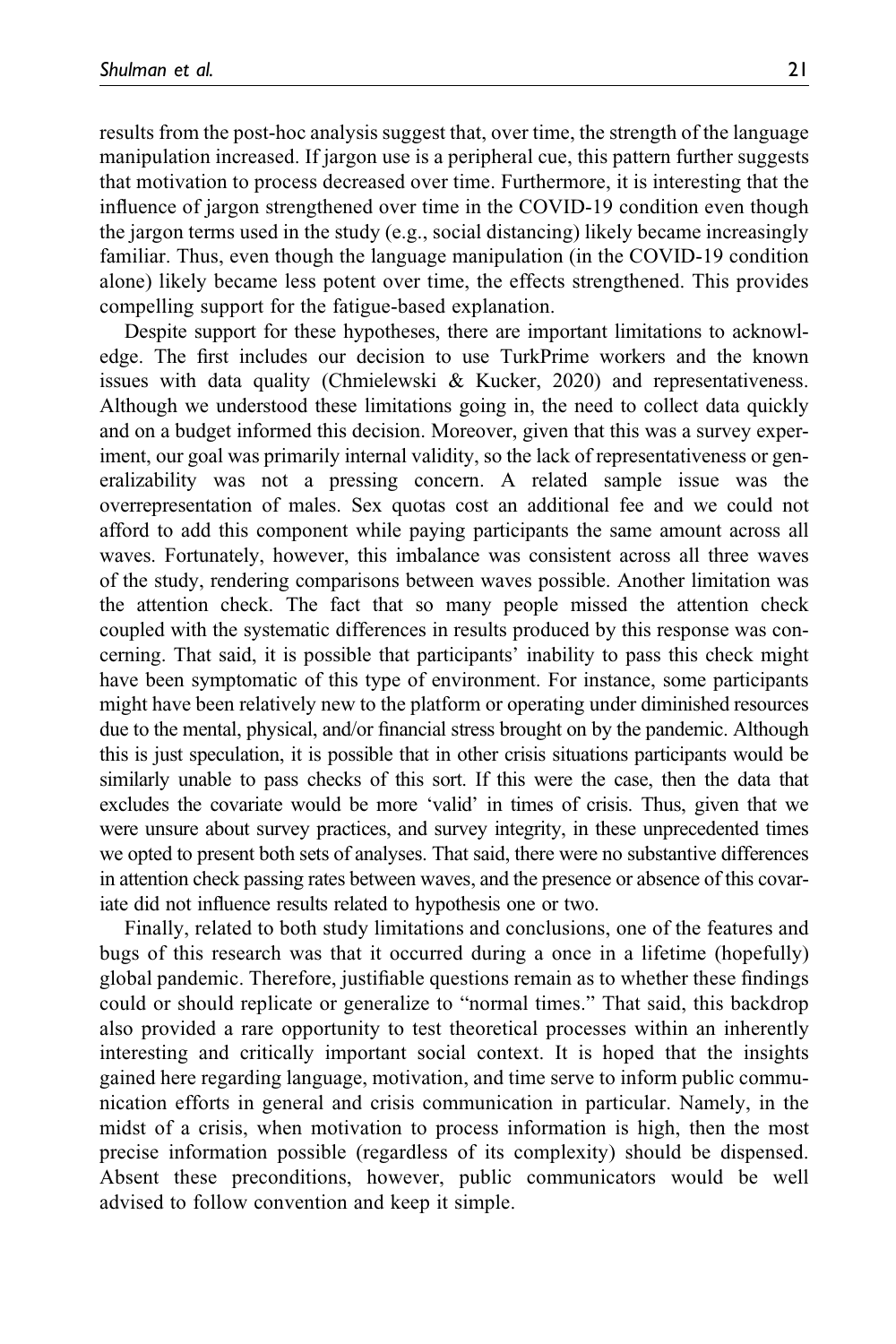#### Declaration of Conflicting Interests

The authors declared no potential conflicts of interest with respect to the research, authorship, and/or publication of this article.

### Funding

The authors disclosed receipt of the following financial support for the research, authorship, and/ or publication of this article: The data for this study was made possible through funds awarded by the School of Communication's Miller Small Grant Program.

### ORCID iDs

Hillary C. Shulman D <https://orcid.org/0000-0001-7525-8119> Olivia M. Bullock  $\Box$  <https://orcid.org/0000-0001-5403-7149>

#### Supplemental Material

Supplemental material for this article is available online.

#### **Notes**

- 1. In the preregistration documents, the "urgency-based explanation" was labeled the "motivation-based explanation." Here, to avoid the tautology that motivation can be explained by motivation, we relabeled this the "urgency-based" explanation. Even though we acknowledge the logical issue with our prior label here, we opted to keep the old label in the preregistration documents to preserve all original time stamps.
- 2. Due to the COVID-19 pandemic, our budget for these data collections were scrutinized and we were encouraged to keep our budgets as low as possible. This was especially true during the early stages of data collection. In an effort to keep costs down, we did not add a sex quota to our study because on TurkPrime, this would cost additional money. Although we did not anticipate that this demographic would come out so imbalanced, once we made this decision for the first wave, we felt compelled to keep recruitment requirements consistent across all survey waves. Fortunately, this imbalance was distributed equally across all waves,  $\chi^2$  (2, N = 1796) = 1.60, p = .449. Sex was initially included as a covariate in all hypothesis tests but because this covariate never reached statistical significance and results did not change based on its inclusion, this variable was omitted in the presented models to avoid specification error.
- 3. We chose to account for participants who failed the attention check in our analyses for two reasons. First, we wanted to be transparent and cautious with our interpretation of results. Specifically, because the interpretation of results changed based on this item, we opted to include a covariate that statistically accounted for this difference and allowed us to present the most comprehensive set of results. Thus, we reasoned that accounting for attention check responses was the least intrusive way to handle this data. Second, due to the unprecedented and all-consuming nature of this pandemic, we could not confidently rule out the possibility that attention deficits might be more common during a prolonged crisis, as our data seem to indicate. Therefore, launching an investigation about how people process information within these sorts of contexts might need to contend with and account for these attentional deficits. Together, because we could not logically rule out that people who failed the attention check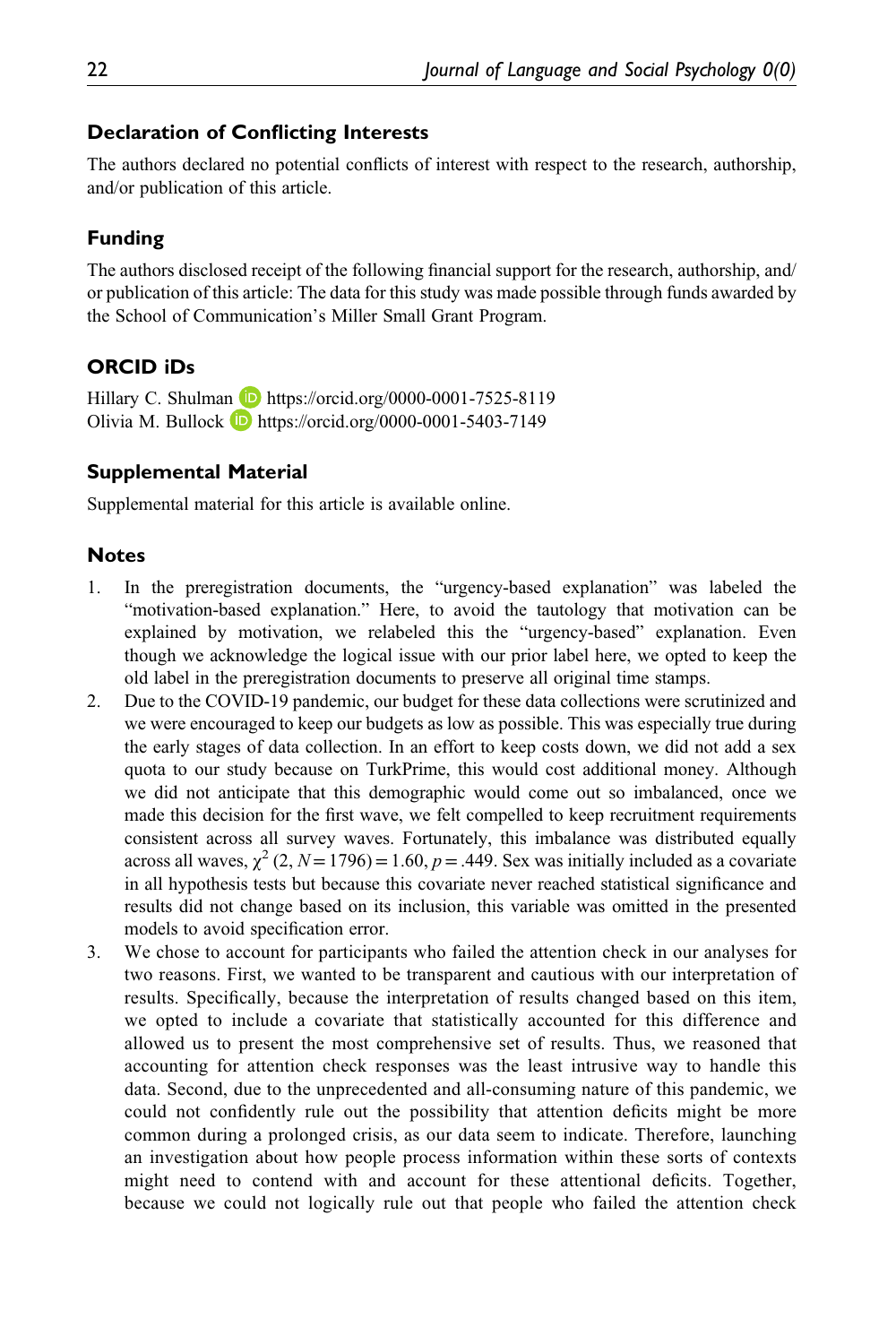contributed "invalid" data within this particular social context, we decided to err on the side of caution by presenting results both ways.

4. There was another wave of data collected in March of 2020. These results are not presented here because they have already been published (see Shulman & Bullock, 2020). The pattern of results from this previous wave was identical to the results from the first wave of data reported here. For those interested, the OSF page affiliated with our previous project is linked to our current OSF page.

#### References

- Alter, A. L., & Oppenheimer, D. M. (2009). Uniting the tribes of fluency to form a metacognitive nation. Personality and Social Psychology Review, 13(3), 219–235. [https://doi.org/10.1177/](https://doi.org/10.1177/1088868309341564) [1088868309341564](https://doi.org/10.1177/1088868309341564)
- Appelman, A., & Sundar, S. S. (2016). Measuring message credibility: Construction and validation of an exclusive scale. Journalism and Mass Communication Quarterly, 93(1), 59–79. <https://doi.org/10.1177/1077699015606057>
- Bishop, G., Oldendick, R., & Tuchfarber, A. (1984). What must my interest in politics be if I just told you "I don't know"? Public Opinion Quarterly, 48(2), 510–519. [https://doi.org/10.](https://doi.org/10.1086/268846) [1086/268846](https://doi.org/10.1086/268846)
- Bullock, O. M., Colón Amill, D., Shulman, H. C., & Dixon, G. N. (2019). Jargon as a barrier to effective science communication: Evidence from metacognition. Public Understanding of Science, 28(7), 845–853.<https://doi.org/10.1177/0963662519865687>
- Centers for Disease Control and Prevention (2021). CDC COVID Data Tracker. Retrieved from <https://covid.cdc.gov/covid-data-tracker/#datatracker-home>
- Chmielewski, M., & Kucker, S. C. (2020). An MTurk crisis? Shifts in data quality and the impact on study results. Social Psychological and Personality Science, 11(4), 464–473. [https://doi.](https://doi.org/10.1177/1948550619875149) [org/10.1177/1948550619875149](https://doi.org/10.1177/1948550619875149)
- de Zwart, O., Veldhuijzen, I. K., Elam, G., Aro, A. R., Abraham, T., Bishop, G. D., Voeten, H. A. C. M., Richardus, J. H., & Brug, J. (2009). Perceived threat, risk perception, and efficacy beliefs related to SARS and other (emerging) infectious diseases: Results of an international survey. International Journal of Behavioral Medicine, 16(1), 30–40. [https://doi.org/](https://doi.org/10.1007/s12529-008-9008-2) [10.1007/s12529-008-9008-2](https://doi.org/10.1007/s12529-008-9008-2)
- Dragojevic, M. (2020). Extending the fluency principle : Factors that increase listeners ' processing fluency positively bias their language attitudes. Communication Monographs, 87(2), 158–178.<https://doi.org/10.1080/03637751.2019.1663543>
- Festinger, L. (1950). Informal social communication. Psychological Review, 57(5), 271–282. <https://doi.org/10.1037/h0056932>
- Hayes, A. F. (2017). Introduction to mediation, moderation, and conditional process analysis: A regression-based approach (2nd. ed.). Guilford Press.
- Hayes, A. F. (2018). PROCESS (3.4.1). Software.
- Kahan, D. M., Peters, E., Wittlin, M., Slovic, P., Ouellette, L. L., Braman, D., & Mandel, G. (2012). The polarizing impact of science literacy and numeracy on perceived climate change risks. Nature Climate Change, 2(10), 732–735. [https://doi.org/10.1038/](https://doi.org/10.1038/nclimate1547) [nclimate1547](https://doi.org/10.1038/nclimate1547)
- Kostyk, A., Leonhardt, J. M., & Niculescu, M. (2019). Processing fluency scale development for consumer research. International Journal of Market Research, 63(3), 353–367. [https://doi.](https://doi.org/https://doi.org/10.1177/1470785319877137) [org/10.1177/1470785319877137](https://doi.org/https://doi.org/10.1177/1470785319877137)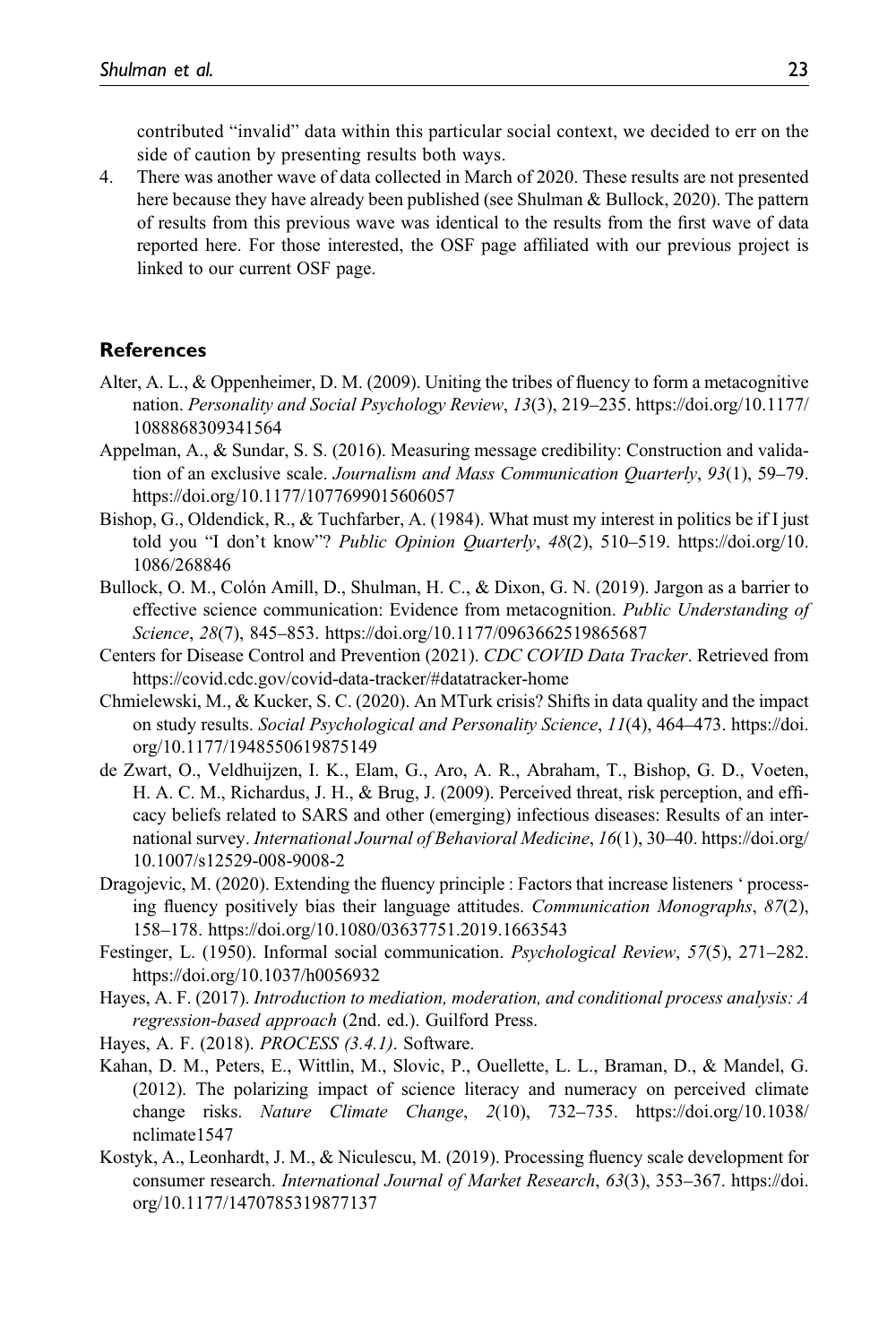- Krieger, J. L., & Gallois, C. (2017). Translating science: Using the science of language to explicate the language of science. Journal of Language and Social Psychology, 36(1), 3–13. <https://doi.org/10.1177/0261927X16663256>
- Litman, L., Robinson, J., & Abberbock, T. (2017). Turkprime.com: A versatile crowdsourcing data acquisition platform for the behavioral sciences. Behavior Research Methods, 49(2), 433–442.<https://doi.org/10.3758/s13428-016-0727-z>
- Markowitz, D. M., & Shulman, H. C. (2021). The predictive utility of word familiarity for online engagements and funding. Proceedings of the National Academy of Sciences of the United States of America, 118(18), e2026045118.<https://doi.org/10.1073/pnas.2026045118>
- Michie, S., West, R., & Harvey, N. (2020). The concept of "fatigue" in tackling covid-19. The BMJ, 371(m4171), 10–11. [https://doi.org/10.1136/bmj.m4171](https://doi.org/https://doi.org/10.1136/bmj.m4171)
- Nisbet, E. C., Cooper, K. E., & Garrett, R. K. (2015). The partisan brain: How dissonant science messages lead conservatives and liberals to (dis)trust science. Annals of the American Academy of Political and Social Science, 658(1), 36–66. [https://doi.org/10.1177/](https://doi.org/10.1177/0002716214555474) [0002716214555474](https://doi.org/10.1177/0002716214555474)
- Petty, R. E., Briñol, P., & DeMarree, K. G. (2007a). The meta–cognitive model (MCM) of attitudes: Implications for attitude measurement, change, and strength. Social Cognition, 25(5), 657–686.<https://doi.org/10.1521/soco.2007.25.5.657>
- Petty, R. E., Briñol, P., Tormala, Z. L., & Wegener, D. T. (2007b). The role of metacognition in social judgment. In A. W. Kruglanski & E. T. Higgings (Eds.), Social psychology: Handbook of basic principles (pp. 254–284). Guildford.
- Petty, R. E., & Cacioppo, J. T. (1986). The elaboration likelihood model of persuasion. In L. Berkowitz (Ed.), Advances in experimental social psychology (Vol. 19, pp. 123–205). Academic Press.
- Rakedzon, T., Segev, E., Chapnik, N., Yosef, R., & Baram-Tsabari, A. (2017). Automatic jargon identifier for scientists engaging with the public and science communication educators. PLoS ONE, 12(8), 1–13.<https://doi.org/10.1371/journal.pone.0181742>
- Rice, R. E., & Giles, H. (2017). The contexts and dynamics of science communication and language. Journal of Language and Social Psychology, 36(1), 127–139. [https://doi.org/10.](https://doi.org/10.1177/0261927X16663257) [1177/0261927X16663257](https://doi.org/10.1177/0261927X16663257)
- Schwarz, N. (2006). Feelings, fit, and funny effects: A situated cognition perspective. Journal of Marketing Research, 43(1), 20–23.<https://doi.org/10.1509/jmkr.43.1.20>
- Schwarz, N. (2010). Meaning in context: Metacognitive experiences. In B. Mesquita, L. F. Barrett, & E. R. Smith (Eds.), The mind in context (pp. 105–125). Guilford.
- Schwarz, N. (2011). Feelings-as-information theory. In P. Van Lange, A. Kruglanski, & E. T. Higgins (Eds.), Handbook of theories of social psychology (Vol. 1, pp. 289–308). Sage.
- Schwarz, N. (2015). Metacognition. In M. Mikulincer, P. R. Shaver, E. Borgida, & J. A. Bargh (Eds.), APA Handbook of personality and social psychology, Vol. 1. Attitudes and social cognition (pp. 203–229). American Psychological Association.
- Sharon, A. J., & Baram-Tsabari, A. (2014). Measuring mumbo jumbo: A preliminary quantification of the use of jargon in science communication. Public Understanding of Science, 23(5), 528–546.<https://doi.org/10.1177/0963662512469916>
- Shockley, E., & Fairdosi, A. S. (2015). Power to the people? Psychological mechanisms of disengagement from direct democracy. Social Psychological and Personality Science, 6(5), 579–586.<https://doi.org/10.1177/1948550614568159>
- Shulman, H. C., & Bullock, O. M. (2019). Using metacognitive cues to amplify message content: A new direction in strategic communication. Annals of the International Communication Association, 43(1), 24–39.<https://doi.org/10.1080/23808985.2019.1570472>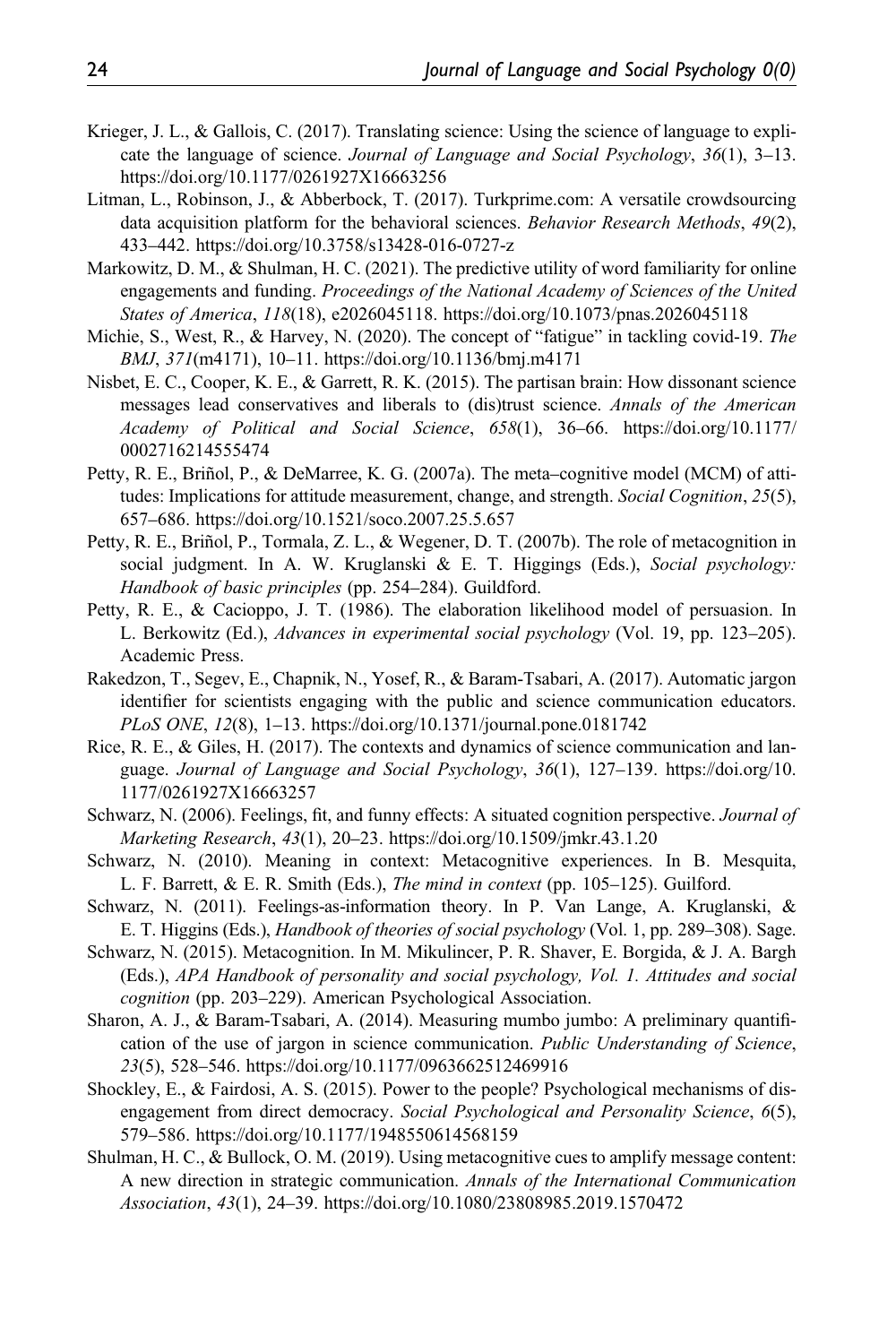- Shulman, H. C., & Bullock, O. M. (2020). Don't dumb it down: The effects of jargon in COVID-19 crisis communication. PloS One, 15(10), e0239524. [https://doi.org/10.1371/](https://doi.org/10.1371/journal.pone.0239524) [journal.pone.0239524](https://doi.org/10.1371/journal.pone.0239524)
- Shulman, H. C., Dixon, G. N., Bullock, O. M., & Colón Amill, D. (2020). The effects of jargon on processing fluency, self-perceptions, and scientific engagement. Journal of Language and Social Psychology, 39(5–6), 579–597.<https://doi.org/10.1177/0261927X20902177>
- Shulman, H. C., & Sweitzer, M. D. (2018a). Advancing framing theory: Designing an equivalency frame to improve political information processing. Human Communication Research, 44(2), 155–175.<https://doi.org/10.1093/hcr/hqx006>
- Shulman, H. C., & Sweitzer, M. D. (2018b). Varying metacognition through public opinion questions: How language can affect political engagement. Journal of Language and Social Psychology, 37(2), 224–237.<https://doi.org/10.1177/0261927X17707557>
- Song, H., & Schwarz, N. (2009). If it's difficult to pronounce, it must be risky: Fluency, familiarity, and risk perception. Psychological Science, 20(2), 135–138. [https://doi.org/10.1111/j.](https://doi.org/10.1111/j.1467-9280.2009.02267.x) [1467-9280.2009.02267.x](https://doi.org/10.1111/j.1467-9280.2009.02267.x)
- Tolochko, P., Song, H., & Boomgaarden, H. (2019). "That looks hard!": Effects of objective and perceived textual complexity on factual and structural political knowledge. Political Communication, 36(4), 609–628.<https://doi.org/10.1080/10584609.2019.1631919>
- Tormala, Z. L., Petty, R. E., & Briñol, P. (2002). Ease of retrieval effects in persuasion: A selfvalidation analysis. Personality and Social Psychology Bulletin, 28(12), 1700–1712. [https://](https://doi.org/10.1177/014616702237651) [doi.org/10.1177/014616702237651](https://doi.org/10.1177/014616702237651)
- Zerbe, K. J. (2020). Pandemic fatigue: Facing the body's inexorable demands in the time of COVID-19. Journal of the American Psychoanalytic Association, 68(3), 475–478. [https://](https://doi.org/10.1177/0003065120938774) [doi.org/10.1177/0003065120938774](https://doi.org/10.1177/0003065120938774)

### Author Biographies

Hillary C. Shulman, PhD is an assistant professor in the School of Communication at The Ohio State University. Her work examines how language can be used to increase topic engagement in the areas of politics, health, and science.

Olivia M. Bullock is a doctoral candidate in the School of Communication at The Ohio State University. Her research focuses on message design strategies that can reduce the ideologically motivated processing of political, science, and health information.

Elizabeth E. Riggs is a doctoral student in the School of Communication at The Ohio State University. Her research focuses on how individuals cognitively process mediated messages and how modality and message structure affect engagement and information processing.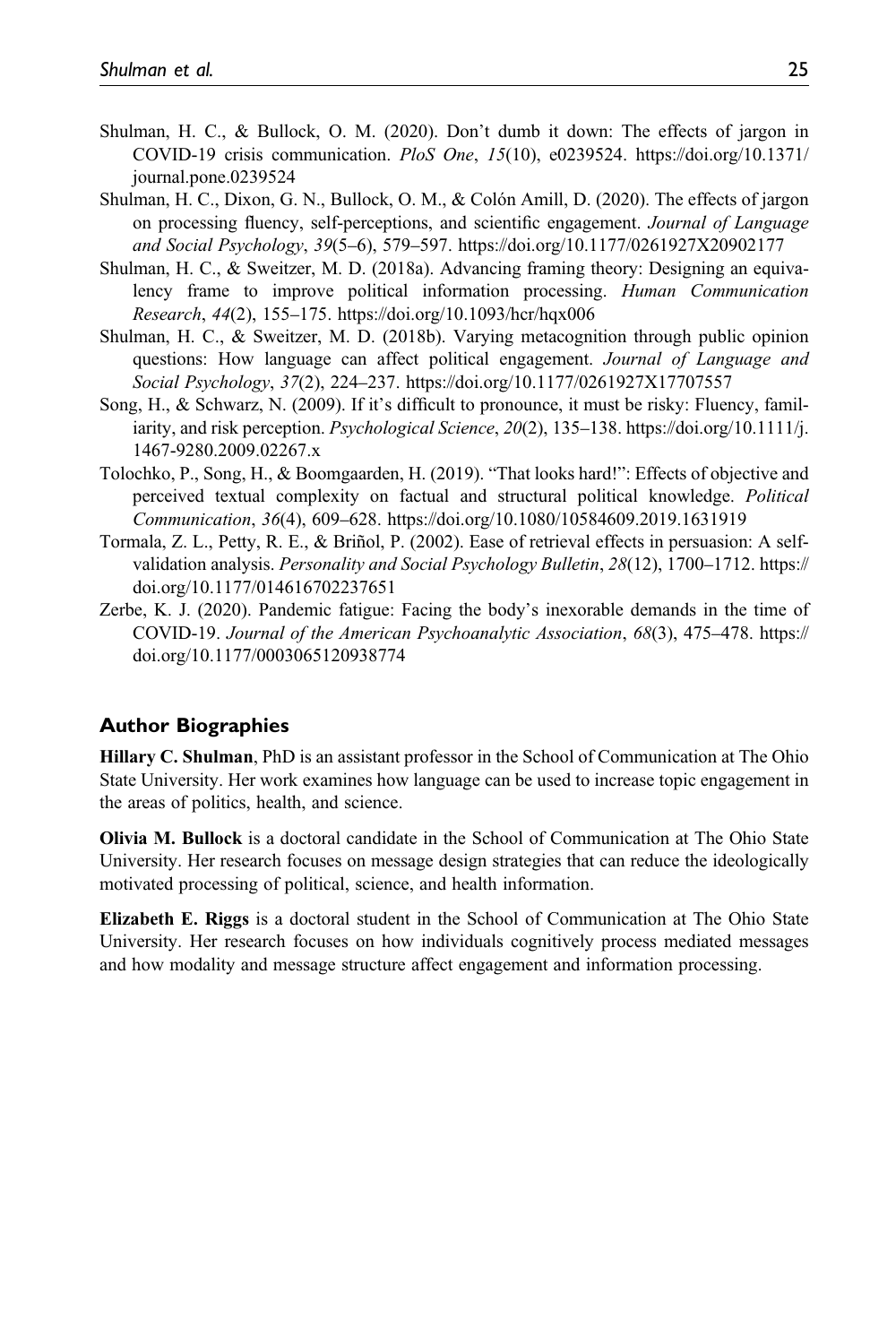| COVID-19 (high urgency)                                                                                                                                                                                                                                                                                                                                                                                                                                                                                                                                                                     | Flood risk (low urgency)                                                                                                                                                                                                                                                                                                                                                                                                                                                                                                                                                      | <b>Emergency policy</b><br>(no urgency)                                                                                                                                                                                                                                                                                                                                                                                                                                                                                                                                                                   |
|---------------------------------------------------------------------------------------------------------------------------------------------------------------------------------------------------------------------------------------------------------------------------------------------------------------------------------------------------------------------------------------------------------------------------------------------------------------------------------------------------------------------------------------------------------------------------------------------|-------------------------------------------------------------------------------------------------------------------------------------------------------------------------------------------------------------------------------------------------------------------------------------------------------------------------------------------------------------------------------------------------------------------------------------------------------------------------------------------------------------------------------------------------------------------------------|-----------------------------------------------------------------------------------------------------------------------------------------------------------------------------------------------------------------------------------------------------------------------------------------------------------------------------------------------------------------------------------------------------------------------------------------------------------------------------------------------------------------------------------------------------------------------------------------------------------|
| The United States is preparing for<br>an outbreak of respiratory<br>disease caused by a novel (new)<br>coronavirus that has now been<br>detected in more than 100<br>countries, including in the<br>United States. The virus has<br>been named "SARS-CoV-2"<br>and the disease it causes has<br>been named "coronavirus<br>disease 2019" (abbreviated<br>"COVID-19"). On the next<br>page you will receive more<br>detailed information about this<br>type of disease along with<br>guidelines for how to protect<br>yourself during this public<br>health emergency. (word<br>$count = 78$ | The United States is<br>preparing for a new<br>season of natural<br>disasters caused by<br>melting snow and heavy<br>rain. These events are<br>common across the<br>world and in every state<br>in the United States.<br>These natural hazards<br>are called "hydraulic<br>exchange flows" and the<br>disasters they cause are<br>called "floods." On the<br>next page you will<br>receive more detailed<br>information about this<br>type of disaster along<br>with guidelines for how<br>to protect yourself from<br>this public health<br>emergency. (word<br>$count = 78$ | The United States is always<br>preparing for natural<br>disasters like hurricanes.<br>tornadoes, earthquakes,<br>tsunamis, volcanoes, and<br>floods. These events are<br>common across the world<br>and in every state in the<br>United States. The U.S.<br>policy that determines<br>response to these events is<br>called the "National<br>Response Framework," or<br>the "NRF." On the next<br>page you will receive more<br>detailed information about<br>these types of policies<br>along with guidelines for<br>how to protect yourself<br>from a public health<br>emergency. (word count<br>$= 78$ |

# Appendix

**Jargon condition** Note: Jargon words are only underlined here for emphasis, they were not underlined in the experimental stimuli

| SARS-coV-2, a novel coronavirus | Hydraulic exchange flows  | The NRF determines how the  |
|---------------------------------|---------------------------|-----------------------------|
| from the family Coronaviridae,  | occur when the            | United States responds to   |
| is a zoonotic pathogen and      | topography of an area     | major adverse events. The   |
| causative agent for COVID-19.   | that is usually above     | NRF and its support         |
| COVID-19 is an infectious       | water becomes             | annexes provide guidance    |
| disease that causes             | saturated and             | about hazards and define    |
| inflammation of the respiratory | submerged. These          | roles for inter-agency and  |
| tract and bronchial tubes.      | events are caused by      | inter-organization          |
| COVID-19 is transmitted         | excessive precipitation,  | collaboration. NRF focuses  |
| through respiratory aerosols    | tidal surges, or ice jams | on maintaining community    |
| or secretions on contaminated   | that lead to downstream   | lifeline stabilization and  |
| surfaces and has an incubation  | overbank flow.            | resilient capabilities for  |
| period of 2 to 14 days. During  | Hydraulic exchange flow   | hazard identification and   |
| this time individuals may be    | is dangerous for densely  | risk assessment and is used |
| asymptomatic. According to      | populated areas,          | by critical infrastructure  |
| medical virologists, COVID-19   | because the land is       | sector leadership to help   |
| has the highest lethality for   | impervious and water      | follow the United States'   |
| people who are                  | cannot dissipate. In this | national security strategy. |
|                                 |                           |                             |

(continued)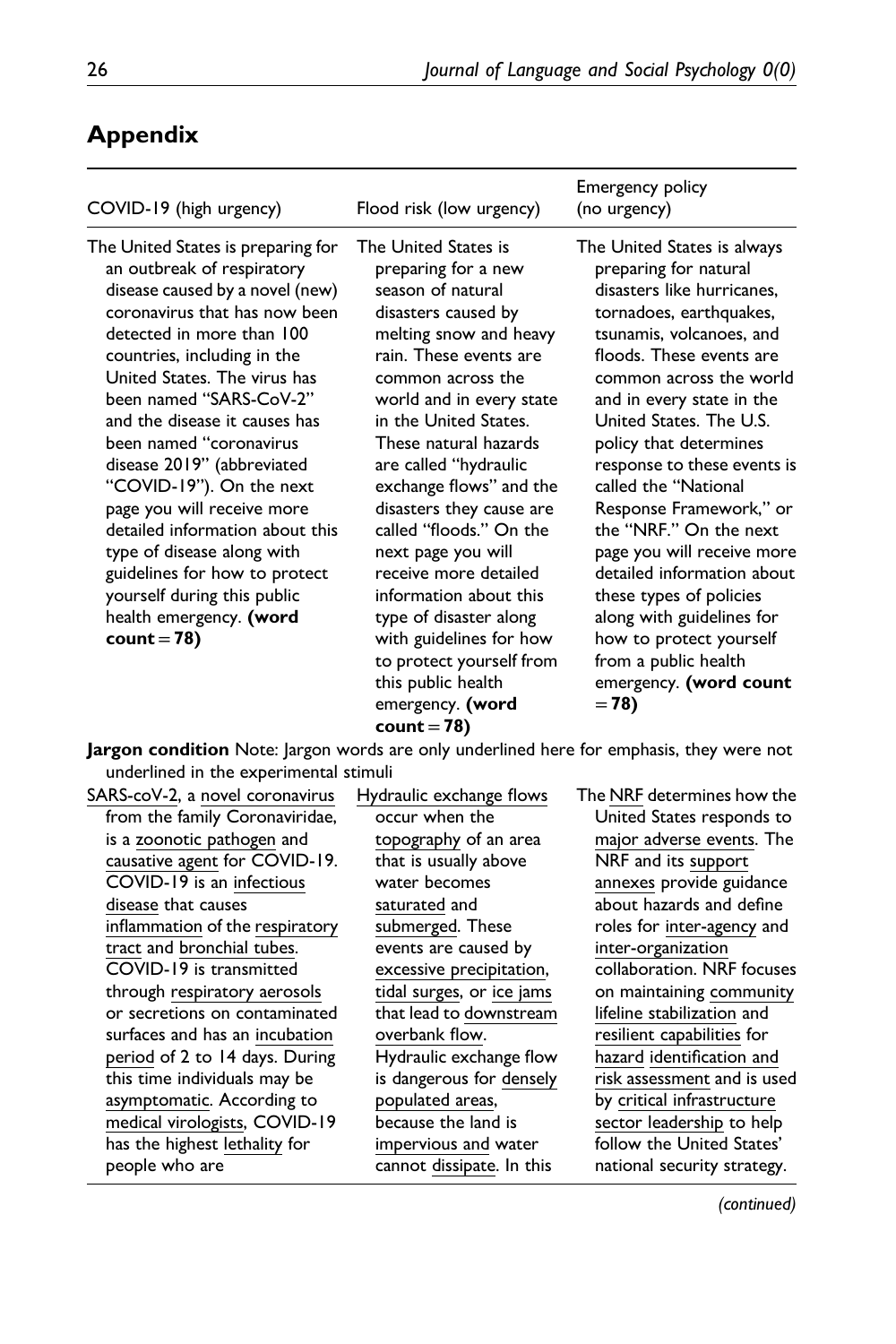### Appendix (continued)

| COVID-19 (high urgency)                                                                                                                                                                                                                                      | Flood risk (low urgency)                                                                                                                                                                                                                                                                                                                                                                            | Emergency policy<br>(no urgency)                                                                                                                                                                                                                                                                                                                                             |
|--------------------------------------------------------------------------------------------------------------------------------------------------------------------------------------------------------------------------------------------------------------|-----------------------------------------------------------------------------------------------------------------------------------------------------------------------------------------------------------------------------------------------------------------------------------------------------------------------------------------------------------------------------------------------------|------------------------------------------------------------------------------------------------------------------------------------------------------------------------------------------------------------------------------------------------------------------------------------------------------------------------------------------------------------------------------|
| immunocompromised.<br>Epidemiologists from the<br>WHO and the CDC have made<br>a global risk assessment that<br>COVID-19 is a new pandemic<br>and recommend that<br>communities engage in a<br>mitigation phase of disease<br>control. (word count = $105$ ) | case, supplies get<br>contaminated, which<br>threatens habitability in<br>these areas. Individuals<br>whose plumbing systems<br>rely on sump pumps or<br>backflow valves are also<br>at risk of being trapped<br>or swept away.<br>According to the<br>hydrologists from<br>NOAA and FEMA, these<br>events can disrupt<br>transportation and<br>cause widespread<br>erosion. (word<br>$count = 105$ | The NRF describes how<br>communities benefit from<br>integrated incident<br>response. For voluntary<br>organizations and insular<br>areas, the NRF helps the<br>private sector, NGOs and<br>SMBs conduct a tiered<br>response to support<br>cross-sector operations<br>when critical infrastructure<br>is threatened to reduce<br>cascading failures. (word<br>$count = 105$ |

To stay protected, experts recommend taking the following precautions.

- Individuals should maintain good hygiene and keep a supply of ethanol-based sanitizers and decontaminants that are certified for emerging viral pathogens claims and can be used on high-touch surfaces.
- Individuals should be prepared to shelter in place, engage in social distancing or quarantine, and be able to telecommute.
- Keep nonperishable supplies, including items with electrolytes like UHT milk.
- Visit an automated teller machine or financial institution and gather vital documents, like immunization records and other EHRs.
- Pay attention to advice from FEMA and follow their guidelines about community NPIs.

# (word count  $=98$ )

### No Jargon condition

Severe acute respiratory syndrome coronavirus 2, a new virus, is a germ transmitted from animals to humans that causes coronavirus. Coronavirus causes swelling in the nose, throat, and lungs. Coronavirus spreads through droplets of fluid from the eyes, mouth, or nose, and takes 2 to 14 days after getting the infection to show symptoms. During this time individuals

Floods occur when dry land becomes covered with water. Floods are caused by heavy rain, high tides, or melting ice that causes water to flow over the banks of bodies of water. Floods are dangerous in cities because pavement cannot absorb water. In this case, supplies get dirty making it hard for

The National Response Framework determines how the United States responds to catastrophes like natural disasters. The National Response Framework and its supporting documents provide guidance about natural disasters and help with collaboration between government agencies and organizations.

(continued)